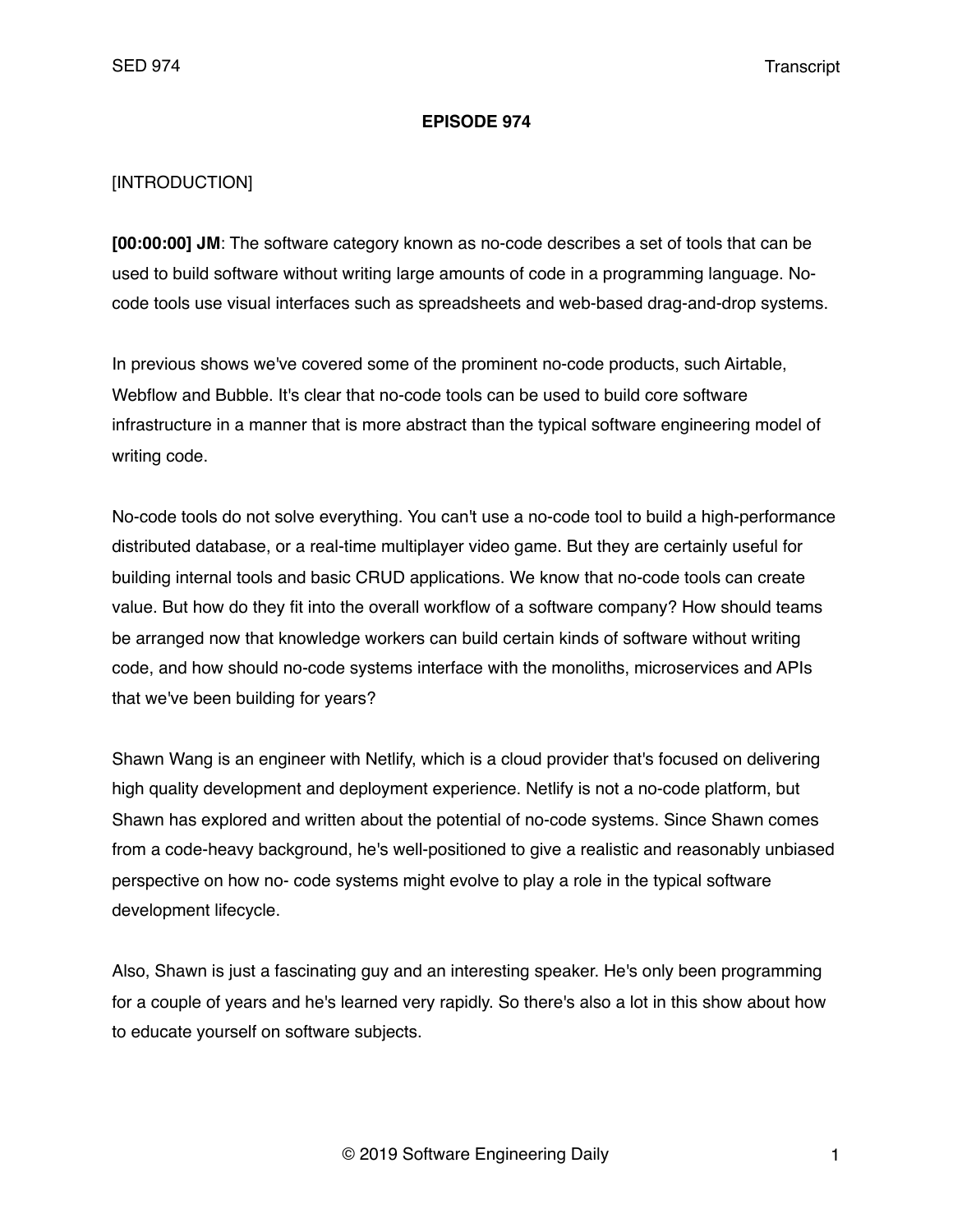We're looking for a writer. If you are interested in writing about computer science and software engineering and earning a little bit of extra money, we have this part-time writer role, and we're also looking for an operations lead. If you can help us make our business run more effectively, then we'd love to hire you for a part-time operations lead.

If you're interested in either of these roles, send me an email, [jeff@softwareengineeringdaily.com](mailto:jeff@softwareengineeringdaily.com) – And I hope you enjoy this episode.

# [SPONSOR MESSAGE]

**[00:02:38] JM**: This podcast is brought to you by PagerDuty. You've probably heard of PagerDuty. Teams trust PagerDuty to help them deliver high-quality digital experiences to their customers. With PagerDuty, teams spend less time reacting to incidents and more time building software. Over 12,000 businesses rely on PagerDuty to identify issues and opportunities in realtime and bring together the right people to fix problems faster and prevent those problems from happening again.

PagerDuty helps your company's digital operations are run more smoothly. PagerDuty helps you intelligently pinpoint issues like outages as well as capitalize on opportunities empowering teams to take the right real-time action. To see how companies like GE, Vodafone, Box and American Eagle rely on PagerDuty to continuously improve their digital operations, visit pagerduty.com.

I'm really happy to have Pager Duty as a sponsor. I first heard about them on a podcast probably more than five years ago. So it's quite satisfying to have them on Software Engineering Daily as a sponsor. I've been hearing about their product for many years, and I hope you check it out pagerduty.com.

# [INTERVIEW]

**[00:04:04] JM**: Shawn Wang, welcome to Software Engineering Daily.

**[00:04:07] SW**: Hi. Thanks for having me.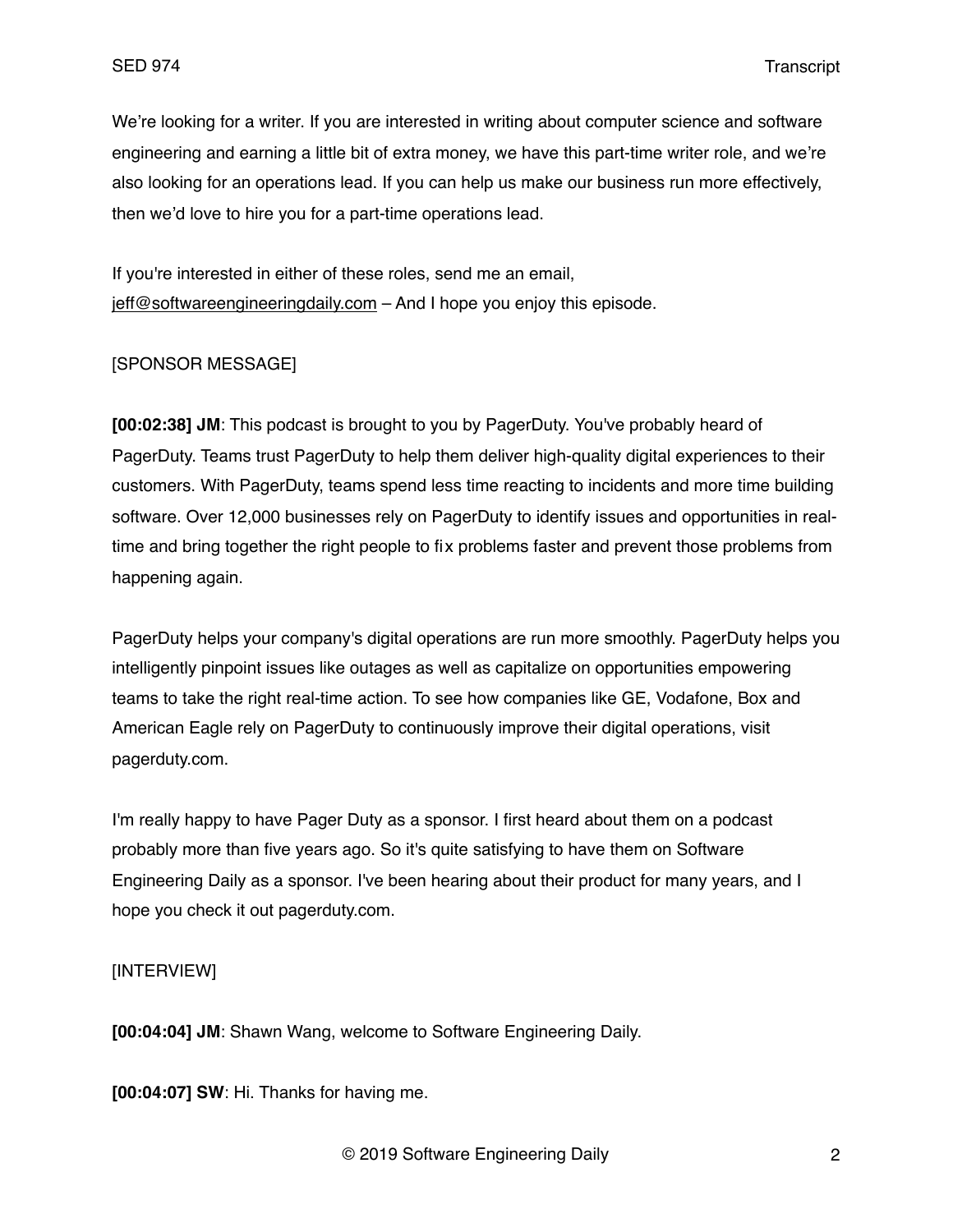**[00:04:09] JM**: Pleasure to have you. This has been a long-time coming. You happen to be in town for the No Code Conference, and we're going to talk about a lot of things. But I think that's a good jumping-off point. why is no-code interesting to software engineers?

**[00:04:24] SW**: I think that's interesting on some kind of two – Of two sort of broad dimensions. So the first dimension is that I think there is a lot of undifferentiated heavy lifting that we do as software engineers, where we kind of code the same solutions for ourselves over and over and over again. Obviously, we tend to have like a not invented here syndrome, where the stuff that we do, we try to make sufficient. But really we should be pawning that off to someone else.

So no-code in that perspective is kind of using someone else's platform library. So as engineers – And particularly I'm from the JavaScript ecosystem. I'm very used to employing other people's libraries and code for that. Why stop there, right? Why stop at APIs thing? There's this whole rise of the API economy. Why stop there? Why not have them create the UIs for me to manipulate that code? To me, that's a much higher plane of productivity than me directly manipulating strings in text. So that's the first dimension.

Then the second dimension is I think it's an opportunity for developers to serve other people. As developers, a lot of the way that we view solutions and problems out there in the world is if there is more problem, if there's a problem up there, then solution is more code. We tend to heap a code on top of solutions. Unfortunately, that's not very accessible to a vast majority of people out there who don't code.

If we just kind of serve the no-code market, we tend to make it more accessible to the vast number of users. They're actually less demanding, I feel like. So they just have a certain few use cases that they really want to serve. I think that's really interesting. My day job, I work at Netlify, and we are a developer-facing company.

But there are a ton of use cases and a ton of complexity to manage. I do look at the no-code space as like a different target audience with much more standardized simpler demands and they're more willingly pay, because developers are famously not willing to pay for stuff. As I think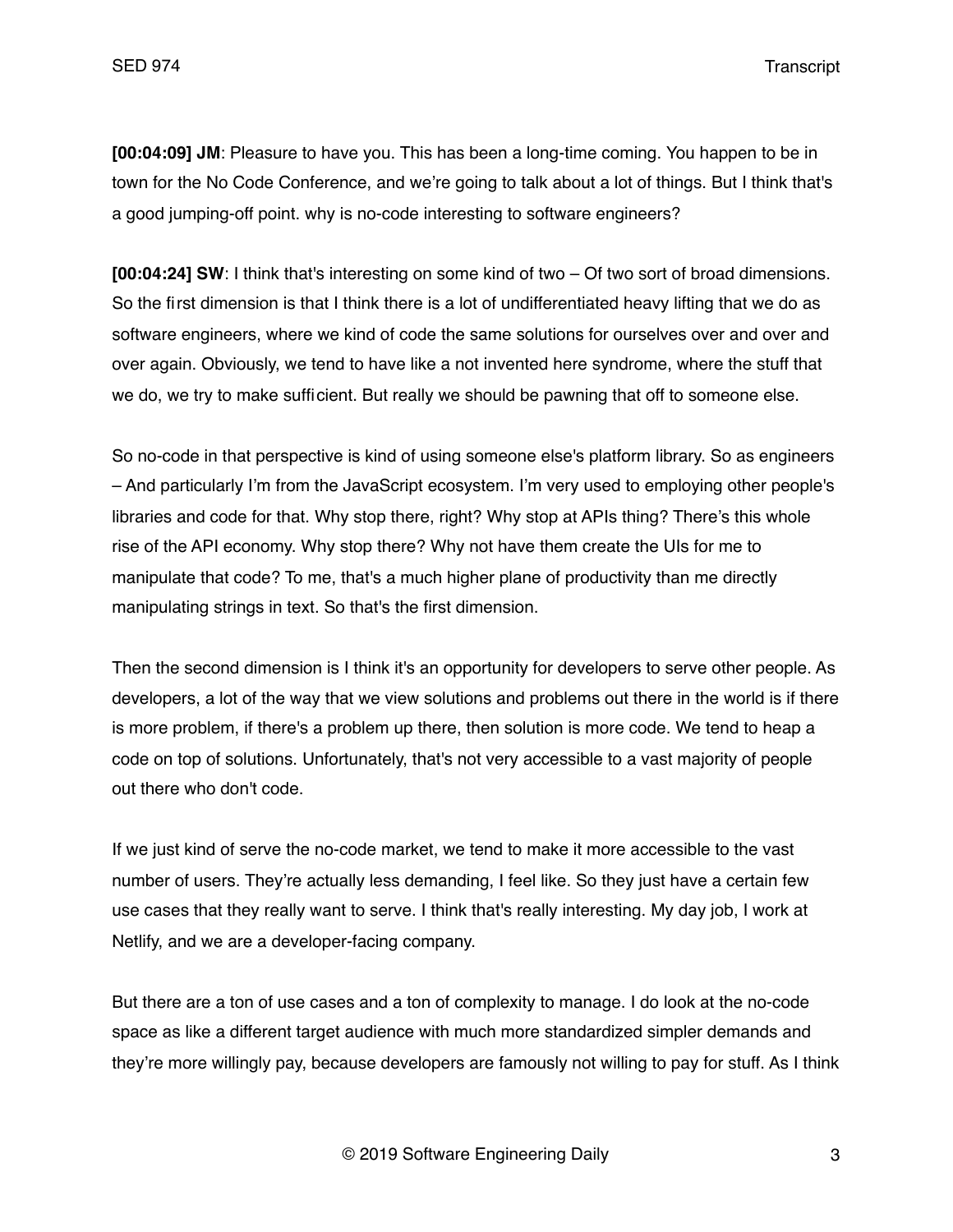from a business opportunity, no-code is very interesting. For developer productivity perspective, no-code is super interesting

**[00:06:47] JM**: I think the thing that – If I think back to the conversations I've had with people who are concerned about no-code or who are not – Maybe they're curious about it, but they haven't actually tried it out or they're afraid of trying it out. My sense is that they're afraid that when they get to the point where the no-code solution is too abstract, too coarse-grained, they're afraid they won't be able to duck down into the code.

React, for example, there're lots of open source React components. If a React component isn't performant enough for you, you can just fork it and like rewrite it, right? With no-code, that may or may not be the case, right? Because this is like close source proprietary code and people are afraid of that.

To what extent is that a valid concern?

**[00:07:38] SW**: I think it is very valid, and you should be worried about platform lock-in through that. I think poorly designed no-code platforms will happen and people will get burned, but that doesn't mean that it's impossible for a good abstraction to form where it's very clear what the responsibility of the platform is. If you need to eject, there are ways to do that.

So Webflow, for example, it does export to HTML and CSS and it actually is a maintainable code that you could take over yourself. To me, that's very attractive. I think we're still learning how to do these right, and the more we do it and the more we understand where the seams lie, we can start to understand where the convenience stops and the complexity starts to takeover that we should in-house that.

But I think a lot of the times, most of the times we're just like raising that concern preemptively to stop ourselves from even trying it out in the first place, and I think that's wrong. I think to have that sort of vision as a developer that, "Oh! I'm better than this. I'm better than a no-code tool, because I can code everything myself." What about this, this, this, this edge case? Which you maybe never hit, because a lot of times it's like what if you're just doing an MVP? You should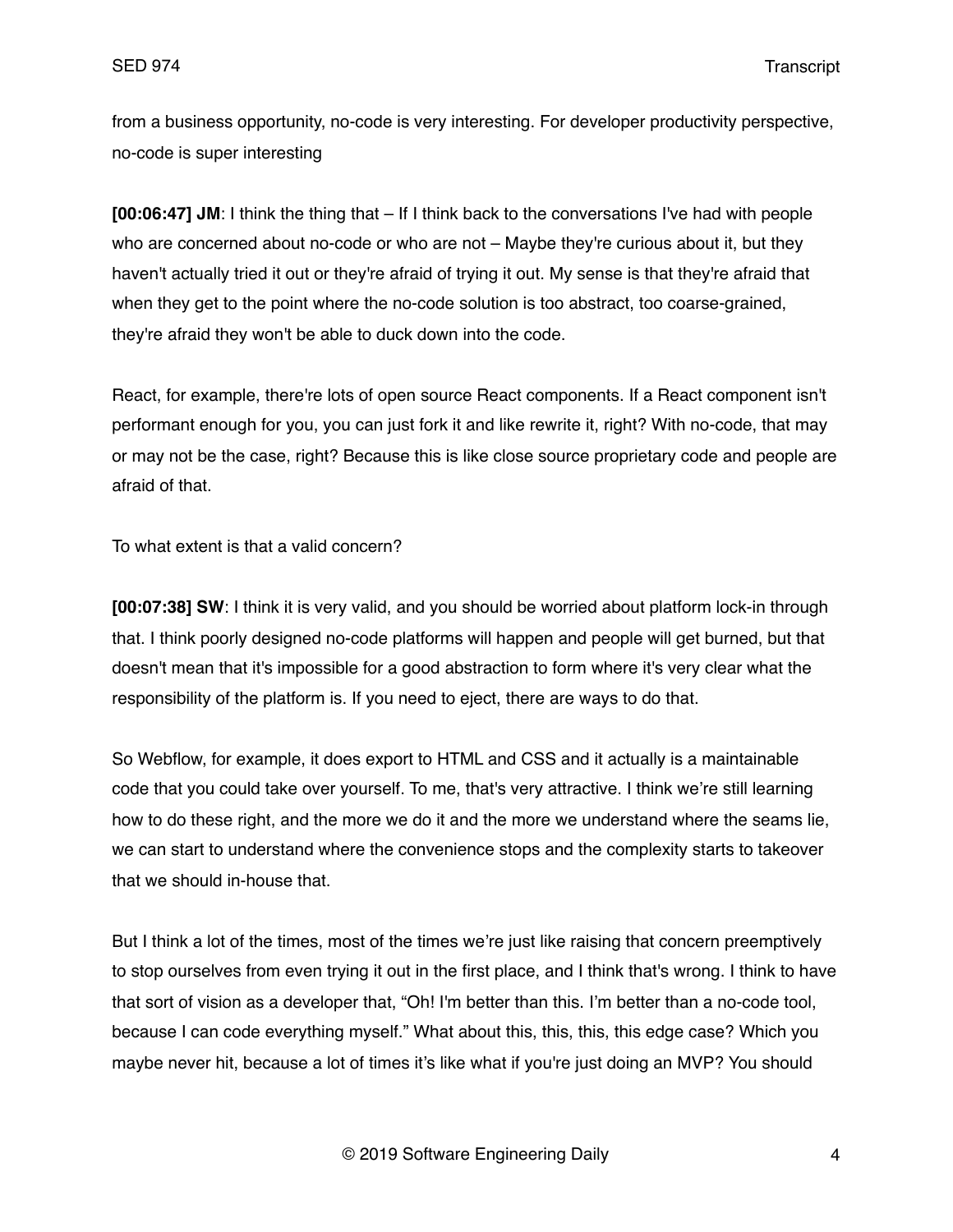just be delegating to a simpler commoditized intuitive visual platform to build out your functionality.

If you do need to eject, you have that skill, and I think that's something that maybe software developers underappreciated. We are trained to think in abstractions. We're trained to take different tools, assess, analyze and put them together to produce business value. I don't view no-code as any different from that category of tools. They're just targeted at a broader audience than just you.

**[00:09:17] JM**: If we look something like Twilio, Twilio fulfills a very specific purpose. It does your telecom stuff. It sends your text messages, for example.

**[00:09:27] SW**: Or email.

**[00:09:29] JM**: And email and a lot of other things. But if we just look at like the text message use case. Okay. Twilio is fulfilling my SMS notifications or two-factor authentication through SMS. It's very well-defined, and I can build my application with the knowledge that that is a dependency that I am paying for, and it's proprietary, and I can be comfortable with that, and I am comfortably abstracting away that that duty to Twilio.

No-code, it's fulfilling a broader set of characteristics, and I think people are afraid of there're being too many things that it's fulfilling. Do we have a concise perspective for the duties that you want a particular low-code platform to satisfy? Is it the UI layer? Is it like your Shopify store? What are the barriers or what are the borders around which the no-code solutions are satisfying?

**[00:10:32] SW**: So I don't think there is a definitive drawing of the lines yet. I think a lot of these people are just trying to figure it out. By the way, I'm not an expert in this. I'm very much dipping my toe in the water as well. My perspective is that basically everything can have visual layer to it. I recently wrote a blog post on my blog about this where it's a fact.

**[00:10:55] JM**: No-code is a lie.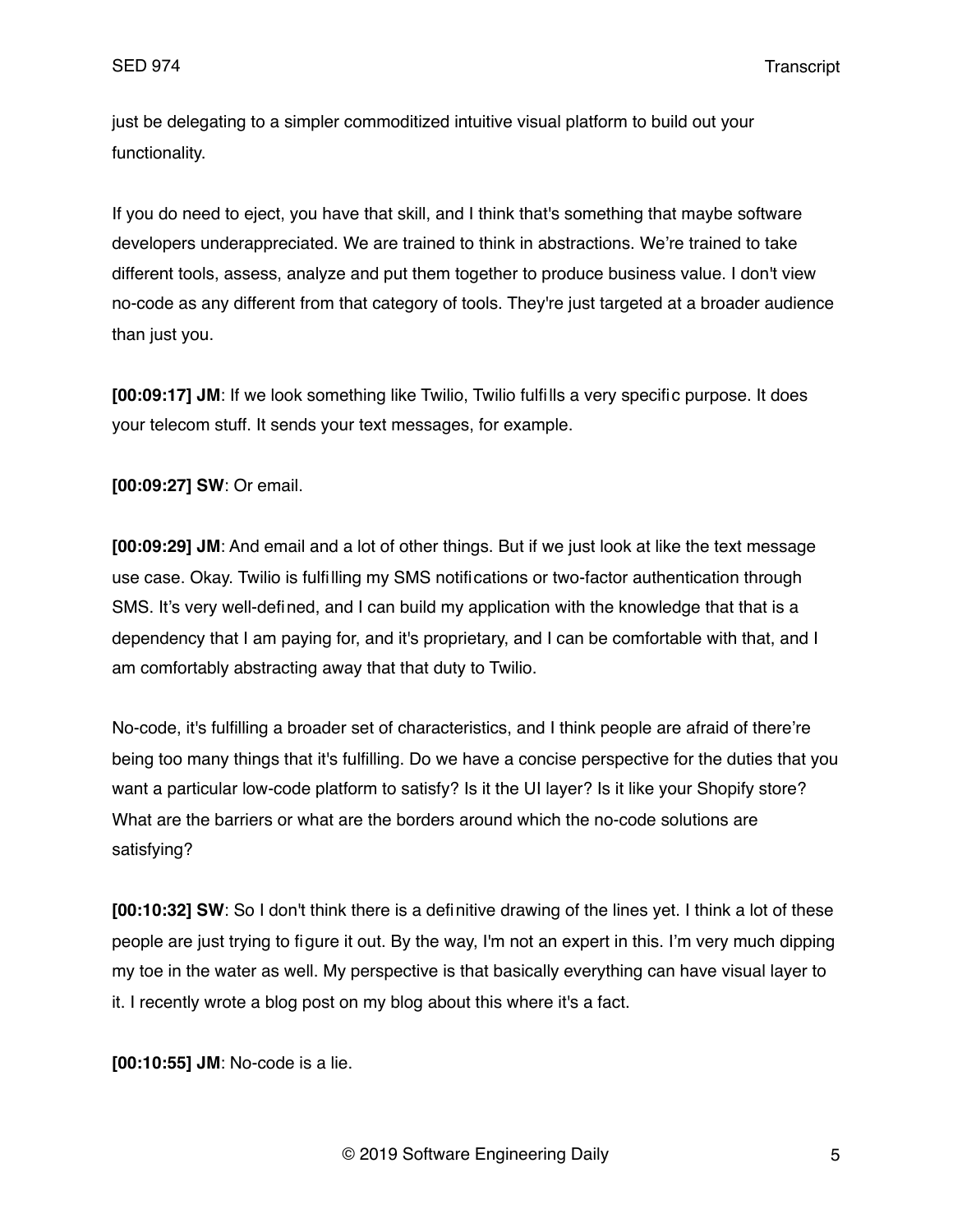**[00:10:57] SW**: No-code is a lie. It's a fact that the API economy won. Stripe, Twilio, everything as a service that has won, but why stop at just the API layer? The API layer still requires people to bring up extra codes. Still requires documentation for people to make use of it, right? So why stop there? Why not add an additional graphical user interface layer?

I kind of call this the GUI economy that lets you hook stuff up within –

**[00:11:24] JM**: GUI, G-U-I, graphical user interface. The GUI economy.

**[00:11:28] SW**: Which to a lot of people is the ultimate vision of no-code or low-code, right? You're formatting the business logic or you're creating all these commands are scheduling actions or whatever through a visual interface that's purpose built for that. So you cannot make mistakes. It's easier to discover whatever capability is out there, and you're just spending this time in your terminal and more time, and you're just leveraging things that have been proven and tested to work.

So I am definitely on the more permissive side of this debate where I think that everything can be improved with an extra no-code layer, which like we have this arbitrary thing of like what programming looks like, which has moved over time and will continue to move beyond where we are in this point in history.

So one really key example I can sort of provide to you, again as a developer, is that the Vue ecosystem is one of the more sort of beginner-friendly ecosystems out there in the JavaScript world, and they used to have a CLI, a command line interface, where you're typing commands in your terminal, and that kind of looks a little bit – It's a little bit inaccessible and it's hard to discover what's available out there.

So they're investing in a graphical user interface for this CLI. It's called the Vue CLI UI, and it's like, "Why would you have UI for your CLI?" It's purely because it's easier to learn and access and discover and it's more intuitive –

**[00:12:58] JM**: Wait. Sorry. There's a user interface for the Vue CLI?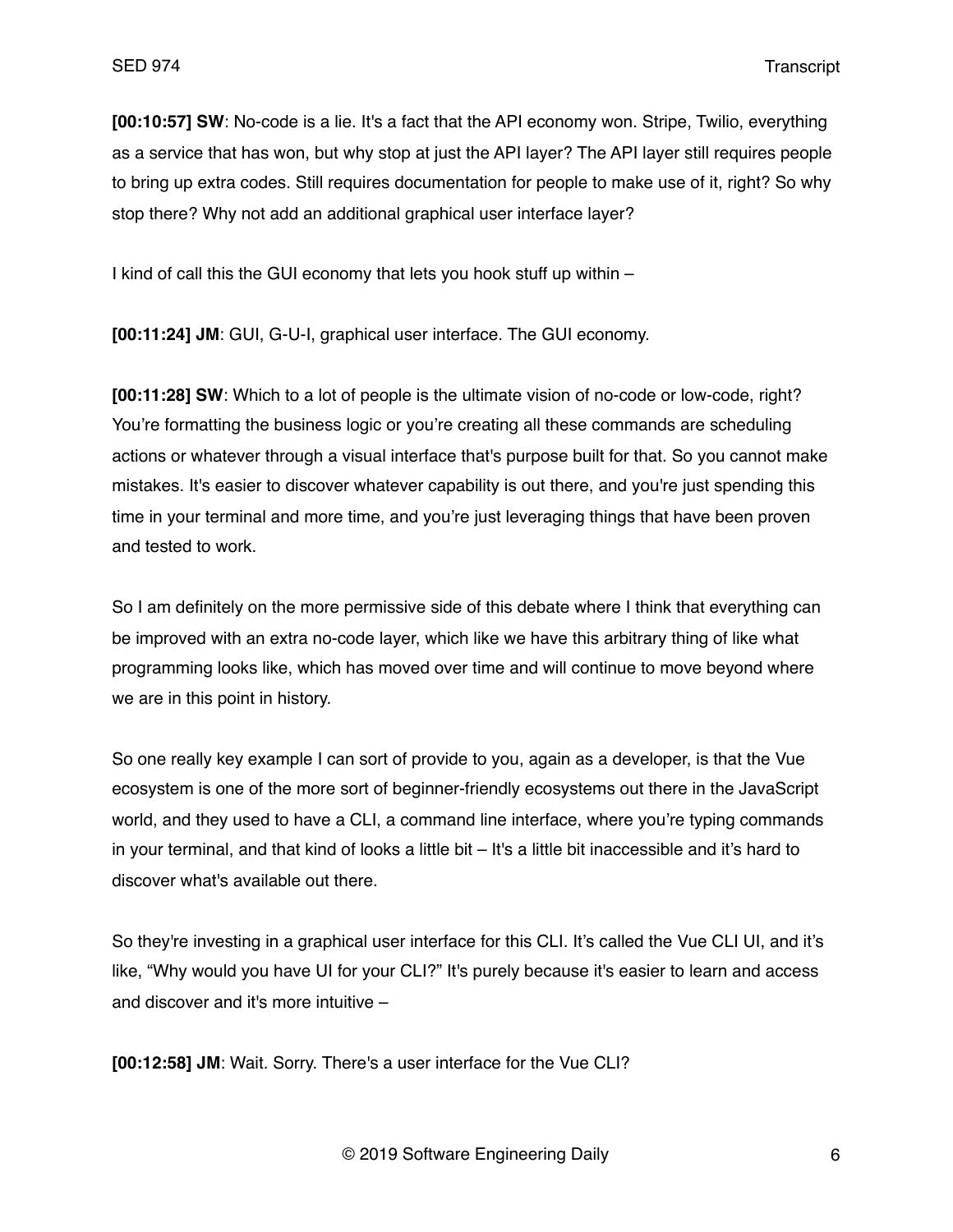**[00:13:03] SW**: Yes.

**[00:13:05] JM**: What does that have? Like drop down menus and auto complete?

**[00:13:08] SW**: Everything, and visualizations for your builds and all that.

**[00:13:11] JM**: What is it? An Atom or a –

**[00:13:13] SW**: Electron.

**[00:13:13] JM**: Electron app. That's pretty cool.

**[00:13:15] SW**: Yeah. Once you start looking at this, you see it everywhere. So part of my article that I wrote about this, like – Okay. So no frontend developer codes animations and Bezier curves without looking at the visualization of the animation. There's another movement where we're trying to visualize our state machines in frontend development, and obviously you need a visualization for that. So there are all these visual assistant tools –

**[00:13:38] JM**: Why do I need a state machine for UI development?

**[00:13:41] SW**: Can you repeat your question?

**[00:13:41] JM**: Why do I need a state machine for UI development?

**[00:13:44] SW**: Because there are a lot of states, and you want to control the transitions between them. Either you are controlling them implicitly and doing a lot of if-then-else, or you have a formal explicit state machine where you can actually visualize it and check that. You're programmatically – That you're definitely thinking about all the edge cases that are going through them.

**[00:14:06] JM**: Interesting.

**[00:14:08] SW**: There's a lot of states in UIs. I don't know if people –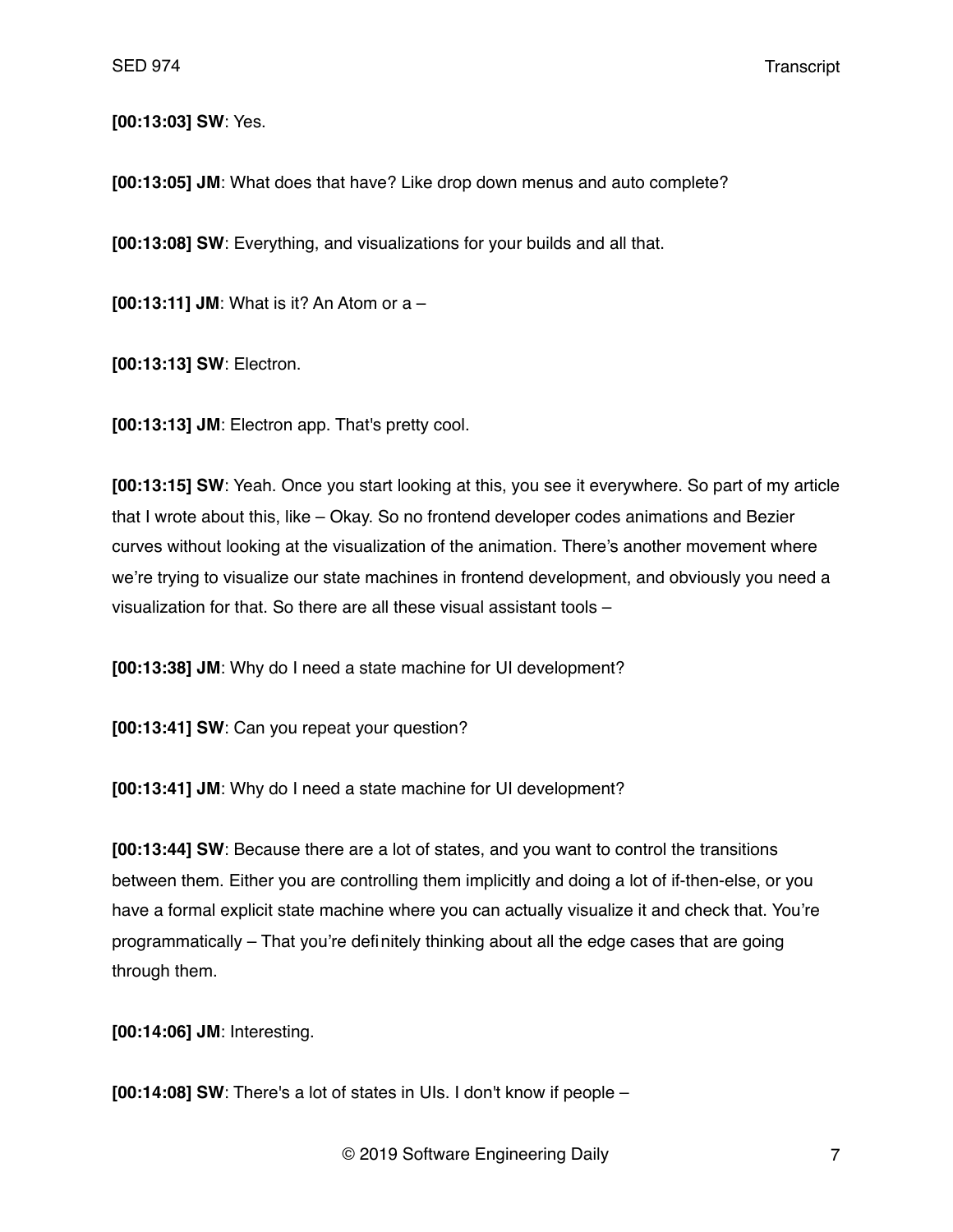**[00:14:09] JM**: It's true. It's like are you on mobile? Are you on desktop? What the size of the window? Where are you in the window? Which parts of the form have you filled out? That's a ton of states.

**[00:14:20] SW**: Is text selected? Are you – Scroll to this certain height? Yeah.

**[00:14:26] JM**: Have long have you been on the page?

**[00:14:27] SW**: It's something asynchronous in flight. Yeah. There's just a ton of stuff. That's a huge movement in React.

**[00:14:33] JM**: And people literally use like finite state machine logic to –

**[00:14:36] SW**: Yes.

**[00:14:37] JM**: Wow!

**[00:14:38] SW**: Yes, and that's one of many examples. Why is VScode been so successful over VIM and other editors? We want a visual interface. Even when we're coding, we want to click around. So it's a very fundamental human nature, and I think when we develop software, we tend to have a fixed idea. Basically, whenever we start, it's when we freeze our conception of what software is.

**[00:15:03] JM**: Right. That's so true. That's so true. Actually, that calcifies something I was trying – I was thinking about like – When I was thinking about this interview, because you start programming – Well, like 3 years ago? 2 –

**[00:15:14] SW**: Two years ago.

**[00:15:14] JM**: Two years ago. That's incredible, man.

**[00:15:16] SW**: Thanks.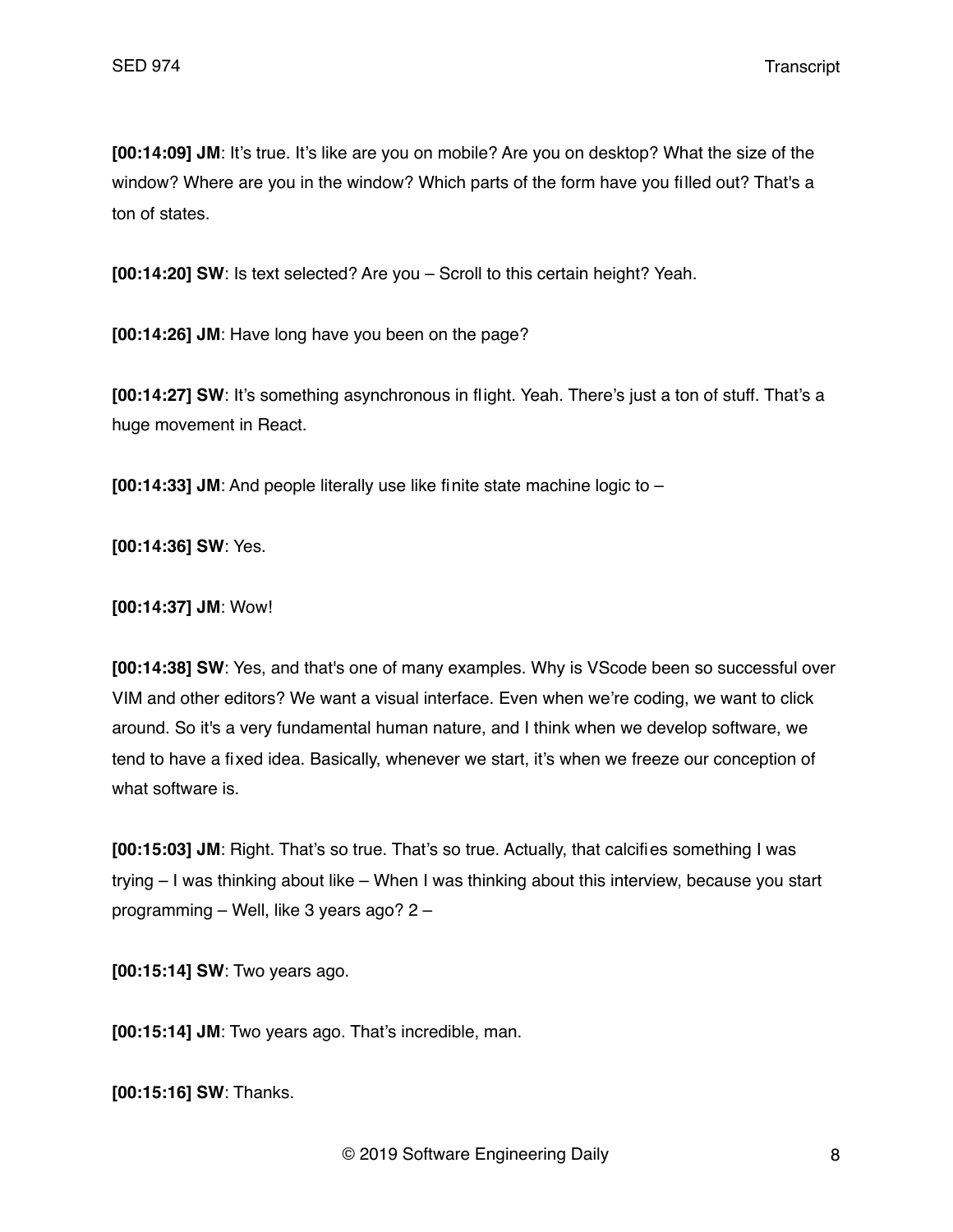**[00:15:17] JM**: And you have a pretty fresh perspective. You've really gone deep. You've been just engorging yourself in information, which is really admirable. That's my style too. I just love people who just consume tons and tons and tons of information at a fast rate, and you've done that.

Because you are not normal – You've reached a level of maturity in your career very quickly and yet you are not normalized to where – I began my career when like Java was the thing. Java was the only game in town when it came to enterprise applications. I mean, there's a little bit of Python, a little bit Rails, but it was mostly just Java.

The way that frontend people program was like sublime text, and you're not using sublime test. You're using like text Wrangler, or like something, some text editor, but there is certainly no IDE you would use. Maybe WebStorm if you are like a weirdo. But now, like you said, you're using an IDE, or you're insane, right? That's the case, right? I mean, or are there still like text editors?

**[00:16:21] SW**: We're generalizing a huge [inaudible 00:16:23] of operation.

**[00:16:24] JM**: That's great.

**[00:16:25] SW**: But, yes. In general, I do come at it with – So my philosophy professor calls this unencumbered as I am by any knowledge of the matter. Then he will like put up his criticism, and it's correct. It should make sense from scratch, because that is kind of reasoning from first principles rather than reasoning by comparison and similarity and what you had, like your reference point from before.

So I don't know what the goal of that is. I mean, I do think that as I've seen this like sort of – And I've understood and absorbed what this no-code movement is about. I think that that's a very big motivation for why people are seeing so much potential for this.

It's funny, because if you look at – So the definitive inspiration for Vlad Magdalin when he started WebFlow, which you had him on the podcast before, was Bret Victor when you talked about the future programming at the Dropbox Conference in 2011. He was talking about the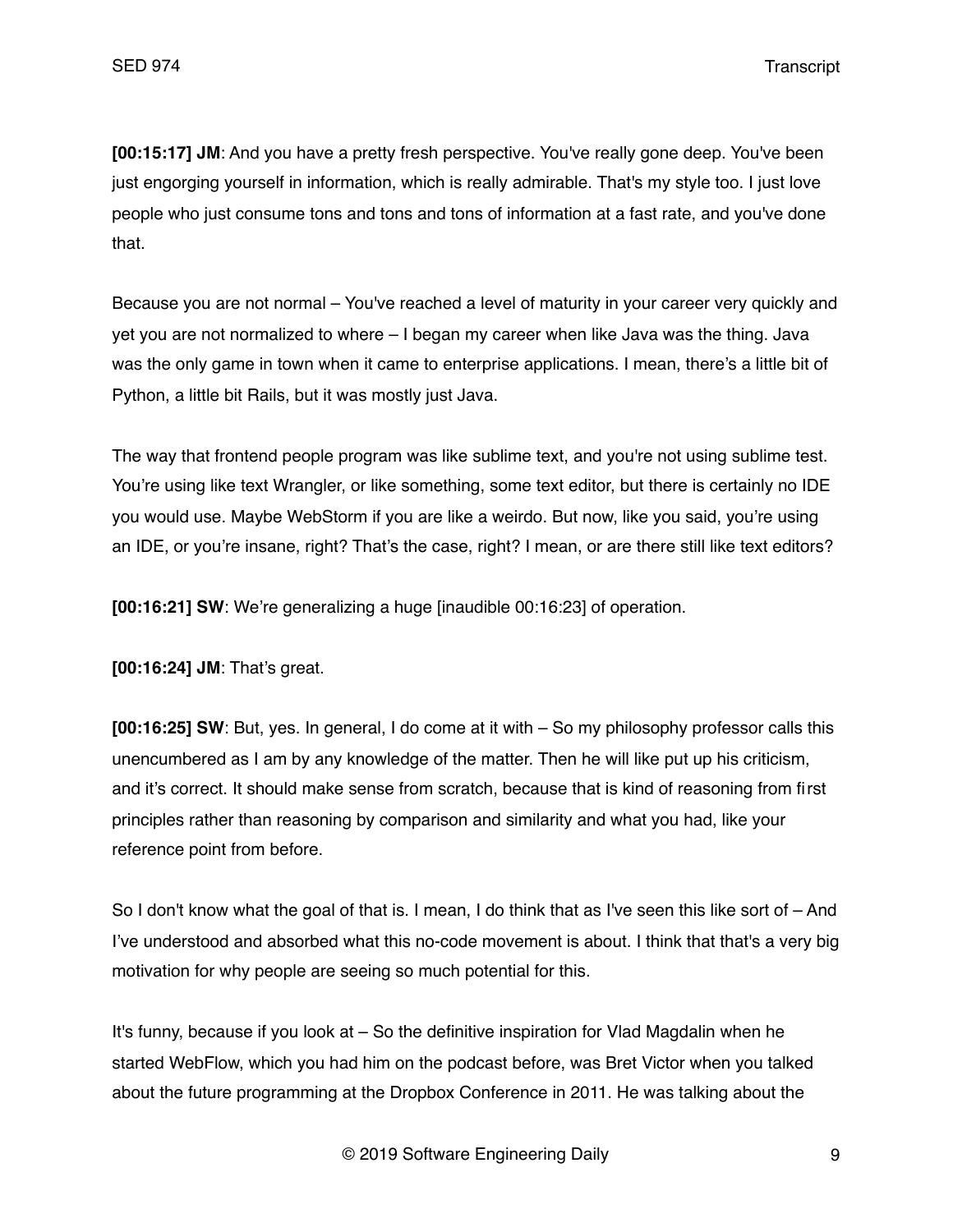state of human computer interaction research in the 1970s. They had all of this mapped out. All of it. None of this stuff that we're doing is new to the people in the 1970s. We just didn't execute on it. It's pretty absurd, because it's pretty obvious like what we humans find more intuitive than not. It's just takes a lot of work.

**[00:17:48] JM**: What Vlad said in that episode, people have been trying for a while. People have been trying the no-code stuff. It just the tech wasn't there yet.

**[00:17:56] SW**: Platforms need to improve a lot, and JavaScript has made it a lot more feasible to do things in the client site that previously was just impossible. It's not necessarily the case that we needed JavaScript. We had a lot of this in Flash and Visual Basic and what have you in previous platforms. But I think it's still a worthwhile goal and it doesn't invalidate the overall thesis that a no-code tool is more accessible, and therefore more valuable actually even though it may be less powerful than a full-code approach.

**[00:18:30] JM**: I think the term you coined, the GUI economy thing, I think that's a legit way of looking at it. That idea that you've got this wide buffet of different APIs to select from, and the way that people have been thinking about it is like, "Oh yeah! You get tons of APIs. You write some JavaScript glue code, and then you write an entire user interface, and all you're doing is like cutting and pasting React components. It's that easy." That's not easy. That takes a lot of time, and certainly it's better than writing like a bunch of custom backbone components or even custom React components before there was a bunch of ones that you could take off the shelf.

But what you're pointing out is that why even do that? We have pretty well-defined primitives for building UIs. Why go as low-level as piecing them together in terms of React components? Why not do bumper bowling, like use WebFlow, or Bubble, or Airtable, Zapier, like Typeform, whatever the hell like low-code thing you want to use, because like it's still going to take a ton of work. You're still going to have to build a user interface. It's still going to take you a ton of time. You're still going to have to wire together all these APIs. So there's still going to be some defensible advantage to your company that you're building.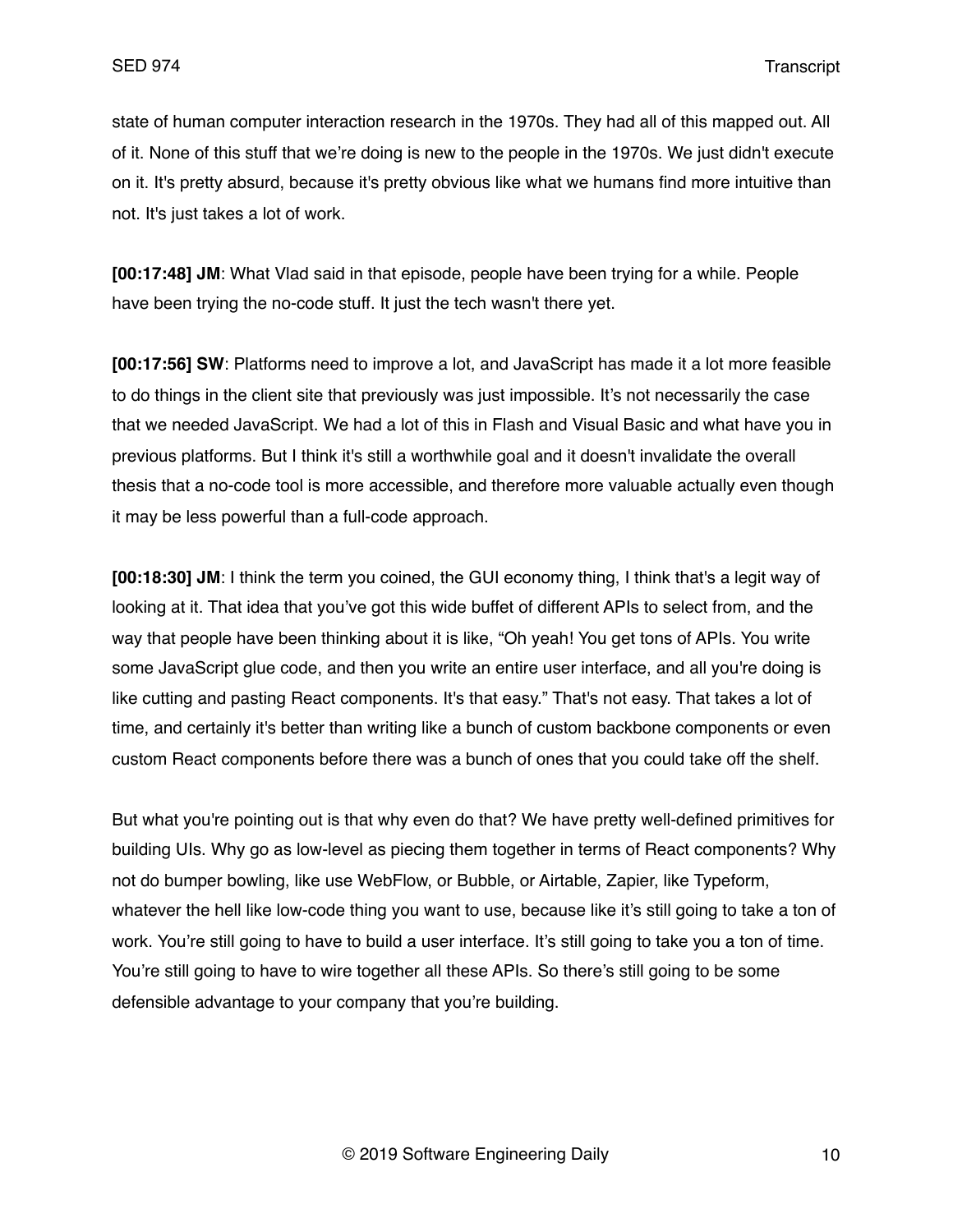The GUI economy, the idea of selecting between these different – So what are the GUIs you're selecting from? You're selecting from like WebFlow templates? What is on market in the GUI economy?

**[00:20:13] SW**: Oh gosh! This is such a huge debate right now. WebFlow does a ton of stuff. It's not just templates. It's also they have a GUI for CSS. Every single piece of – Every single field in CSS is modifiable in a visual manner. You can like slide and drag and drop and click buttons to center things in CSS, which is a known hard problem in CSS.

But they also have an e-commerce solution. They also have a CMS solution. Those all GUIs on top of an existing API that they provide for people to hook together. Why am I looking up documentation when I could just go click that? That's obviously way easier way faster.

But I do want also make the point – So like the way you're thinking about GUIs right now, you're stuck in this mode of like the end consumer consumes the GUIs, but also the developer conceives GUIs as well. What is all this cloud and serverless and platform as a service movement but no-code for backend, right?

When I deal with Firebase, I'm clicking around and I'm just like configuring my database and I'm setting stuff up. As a frontend developer, I'm so enabled by that because I can just copy and paste and check it in there and then that's it. What it's like serverless?

There's a lot of other infrastructure as code movements where you're sort of declaratively declaring your source. You're not setting up any of that. You're just sort of managing – You're managing your declarative template of the resources that you're using, and everything else is just figured out for you by some compiler approach, some of that source.

So I want to be a little bit more expensive than these kind of end user no-code tools, which is that's a whole promising field in itself and user computing. But also as developers, we use nocode tools in our daily work, and I really want to drive that point across where like as – Again, as someone that works at Netlify, I do use other services as well and throw a bunch of Firebase and AWS. They all have user interfaces that we all use all the time.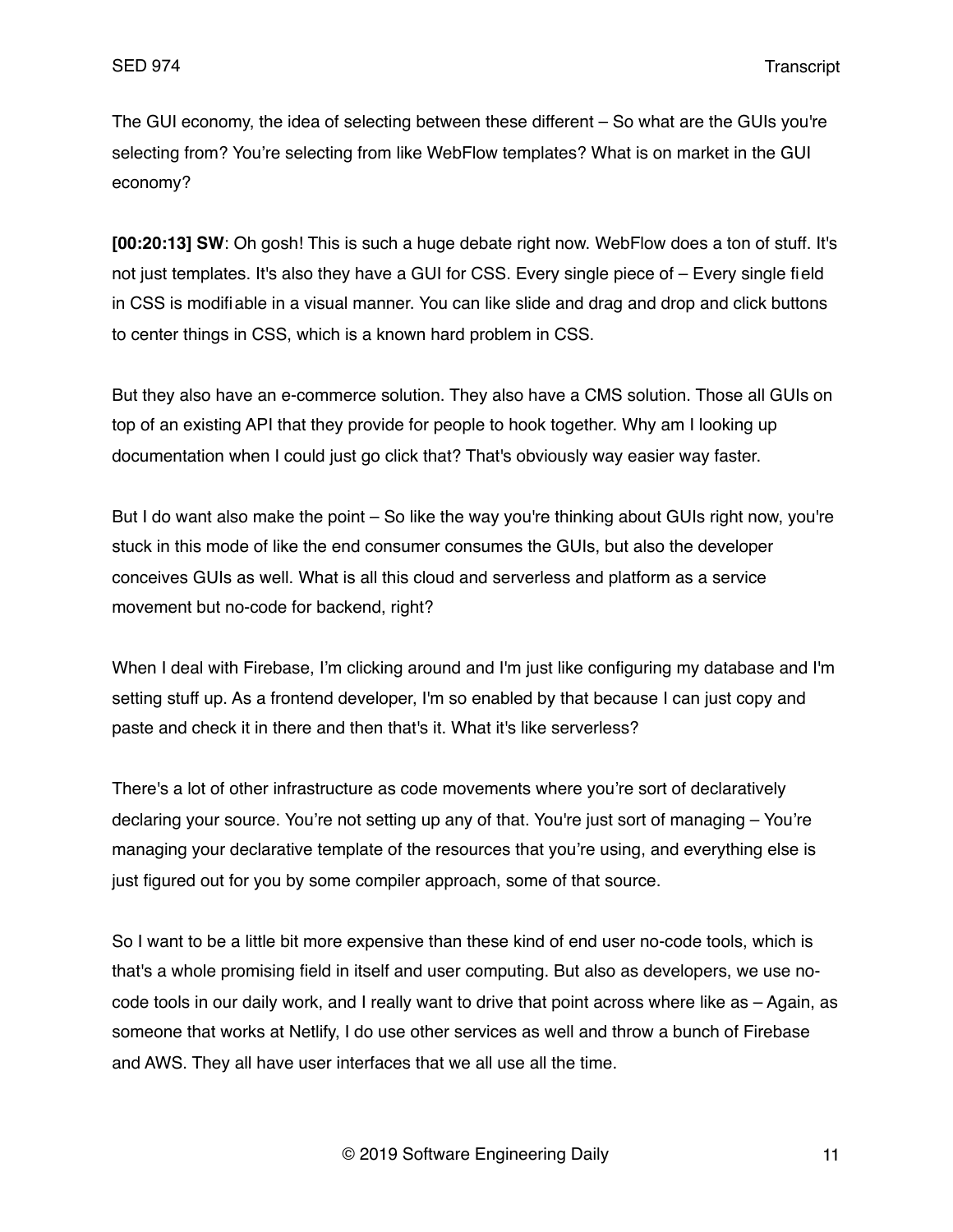#### **[00:22:09] JM**: You use Firebase in Netlify?

**[00:22:10] SW**: No. In terms of personal projects. But, I mean we have a ton of people who use Netlify Firebase for databases and authentication and all that stuff. But like I'm not ever – I was just discussing with one of my friends who is a prominent GS developer. The de facto solution for coding authentication in Node.js is passport.js, and that is regarded as easy. It was revolutionary when it came out. Nobody wants to use it anymore, because we are all sold on this idea of we should farm that out Auth0, Octa, Netlify, Firebase and they will just set up my Twitter off and my email off in a couple of clicks, incognito.

**[00:22:53] JM**: There's no open source ideologues that are like passport.js all the way?

**[00:22:56] SW**: I'm sure if you look hard enough you'll find them.

**[00:22:59] JM**: But that hard and fast, everything needs to be open sourced. That's kind of going away? Because I think –

**[00:23:05] SW**: It's commoditized.

**[00:23:07] JM**: It's commoditized. So it's cheap. People don't have a problem with it being close sourced because it's cheap and it's not like lock any. It's like pay us enough – Like, "Hey, we're Auth0. Could you please pay us enough to continue operating your authentication? Just pay us enough. We're not going to screw you over," and that's the deal, and people are comfortable with that deal.

**[00:23:28] SW**: Absolutely. I mean, the economics and the lock-in of platforms aside, I think that's a perfectly rational thing for developers to be doing, because at the end of the day, the way that you sign in is not going to differentiate your products. So you should find that out to other people. But the point I'm trying to make is that the reason developers are just like flocking in droves to where it's all these dedicated providers is because they are also no-code tools already.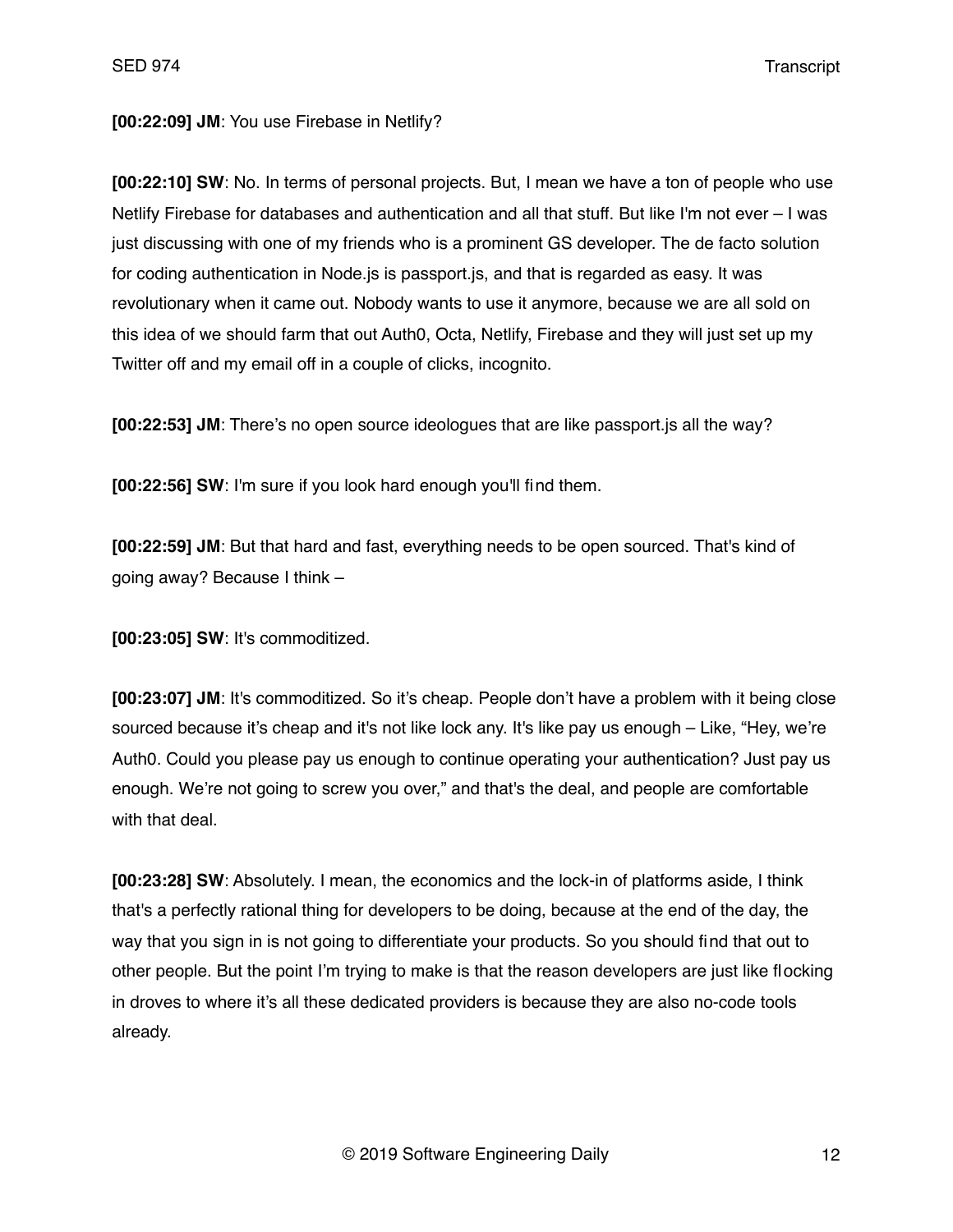For me, when I use Netlify, when I set up Netlify identity, I'm literally clicking a couple of buttons and I set up Google, Twitter, Facebook off, and that's the way I want to code. I want to spend my time on things with business value, things that matter. Everything else should be no-code for me. I think that is generally true for everybody. Then we can talk about end-user computing and what that means in terms no-code. But it's pretty – Like once you see it, you can't un-see it. Everything is no code.

# [SPONSOR MESSAGE]

**[00:24:30] JM**: Looking for a job is painful, and if you are in software and you have the skillset needed to get a job in technology, it can sometimes seem very strange that it takes so long to find a job that's a good fit for you.

Vettery is an online hiring marketplace to connect highly-qualified workers with top companies. Vettery keeps the quality of workers and companies on the platform high, because Vettery vets both workers and companies access is exclusive and you can apply to find a job through Vetter by going to vetter.com/sedaily. That's V-E-T-T-E-R-Y.com/sedaily.

Once you're accepted to Vettery, you have access to a modern hiring process. You can set preferences for location, experience level, salary requirements and other parameters so that you only get job opportunities that appeal to you.

No more of those recruiters sending you blind messages that say they are looking for a Java rockstar with 35 years of experience who's willing to relocate to Antarctica. We all know that there is a better way to find a job. So check out vettery.com/sedaily and get a \$300 sign-up bonus if you accept a job through Vettery.

Vettery is changing the way people get hired and the way that people hire. So check outvettery.com/sedaily and get a \$300 at bonus if you accept a job through Vettery. That's V-E-T-T-E-R-Y.com/sedaily.

Thank you to Vettery for being a sponsor of Software Engineering Daily.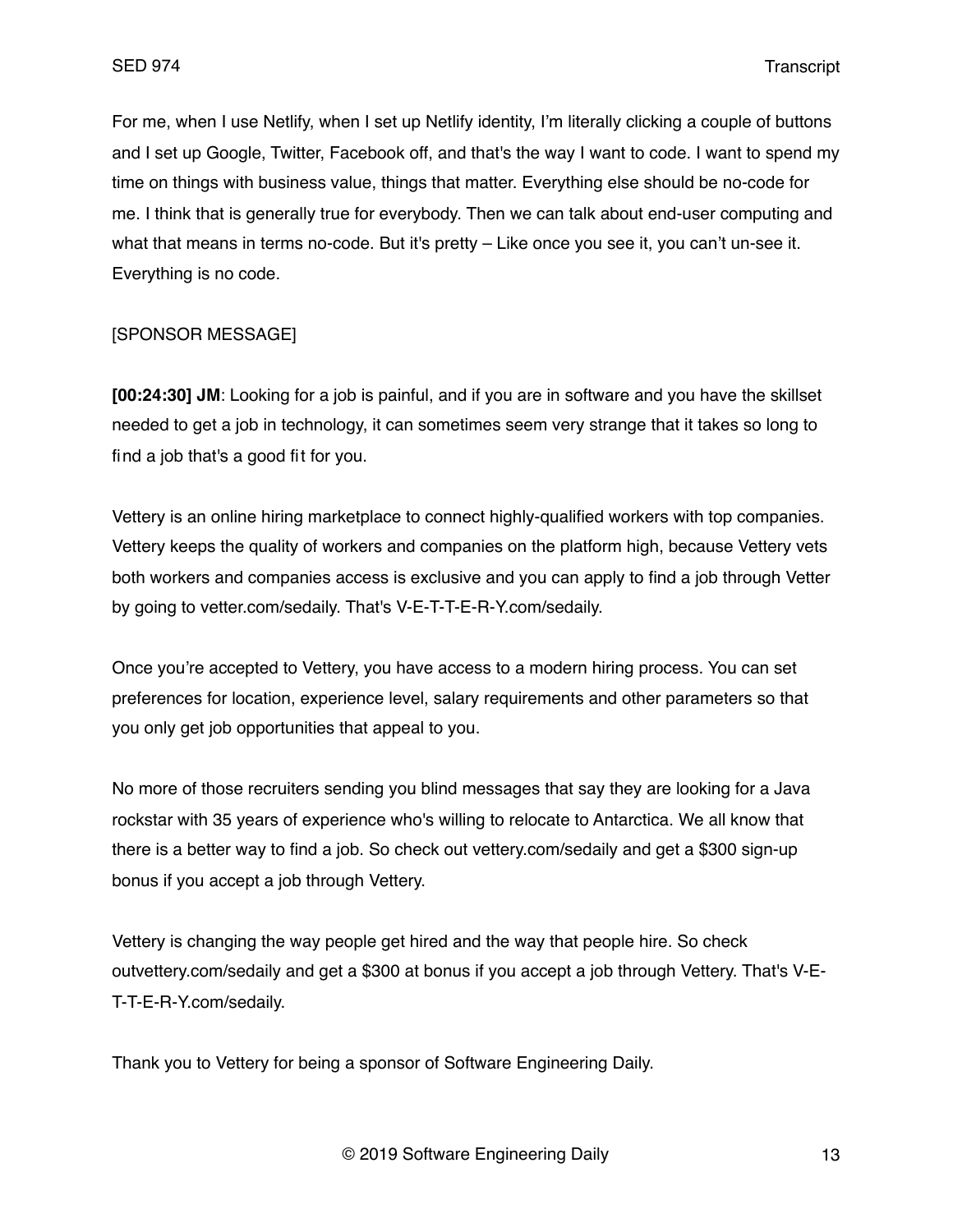# [INTERVIEW CONTINUED]

**[00:26:20] JM**: To help us talk through this emergent space a little bit more, let's talk through another emergent space, one that you're more intimately familiar with, which is the JAMstack. The JAMstack Conference was a while ago. You're just deeply into the JAMstack, because you work at Netlify. You're as deep into it as anybody. How does the low-code ecosystem compared to the JAMstack ecosystem?

**[00:26:42] SW**: Wow! I think no-code is probably – As a trend as a term –

**[00:26:47] JM**: Actually, for people who have no idea what it is, can you just give a brief overview of the JAMstack ecosystem, and then we can compare it.

**[00:26:52] SW**: Sure. So JAMstack is this sort of umbrella term. So JAMstack stands for JavaScript APIs and markup, and that is a movement towards more static assets first as a platform for delivering web apps in general. We think that is faster, more secure and cheaper, more scalable to host apps in sites this way. Netlify is founded entirely on this thesis and will live and die by its ability to serve the JAMstack developers. So JAMstack is a movement that's bigger than Netlify, but Netlify is trying to sort of be at the forefront.

I think most people – By far, most people will be familiar with the GitHub pages, and GitHub pages is where you host your docs. If you're on GitHub and you're trying to host docs in the Python ecosystem, in Ruby, everyone hosts on GitHub pages, and it is the simplest approach, right? You build the site. You built to static files and you host it on a static host provider and it's super cheap and you never really go down, because there's no server to overload.

So that does the whole thesis. I can go deeper into that. But it started five years ago, and I think it's really picked up steam since then. To go back to your original question of how do you compare that to the no-code. I'd say no-code is a little bit newer in terms of like as a meme, as a trend in tech. I think they're very comparable, because JAMstack is no-code backend. A lot of JAMstack players are – Like ZEIT, Netlify, Amplify from AWS, and there're are other bunch of other small players.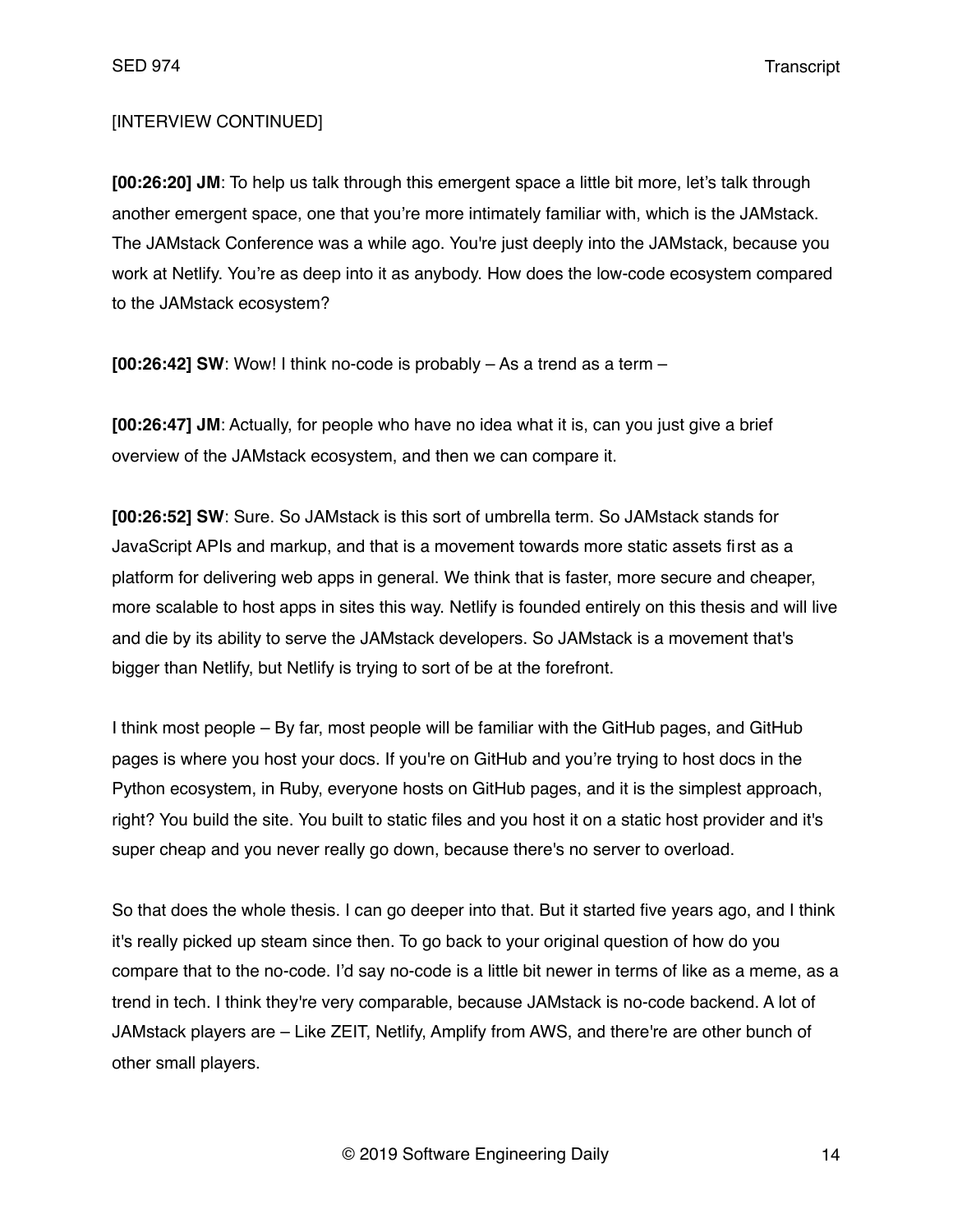But there are just objectively more frontend developers, more people who do JS. More people who wanted to work in products rather than platforms. So they much rather just employ a platform provider like Netlify to do all that while they work on their product. So that's good. That serves developers who are frontend developers and they're more than people who are legitimately full stack. There a lot of people who pretend to be full stack, but they're not.

So then you compare that to the mass of people who are not developers. There are more of those. So I think there is a lot more potential in terms of like raw numbers for the no-code movement. I think building the right abstraction, like we talked about earlier, is going to be way harder, because these people are people who can't help themselves. Once they run into trouble, they're stuck. Whereas developers can figure it out and then they'll send you their bug reports and they'll help you PR the fixes, which is fantastic for us. No-code developers need a little bit more handholding.

I think I kind of draw the analogy a little bit to the design space. So a lot of people and a lot of designers love thinking about this as like the hot new thing among Sketch and Photoshop and whatever else you have. Figma was started in the same year as Canva, which is a toy, a tool, a joke to designers. People laugh at kind of it, because you'd drop in an imagine and you create a Facebook banner and it's good. It's great.

Figma started the same year as Canva. Canva is now six times the size of Figma, at least. It's absurd. Obviously, both companies are fantastic. They're both unicorns. They're both doing great. But there is this truth in there is money in the masses, and it does I think have this like a very interesting set of fractal attention to it where –

**[00:30:05] JM**: So Canva is easier to use?

**[00:30:07] JM**: Canva is way easier to use, yeah, if you've tried it out. Definitely use it for your social media. Absolutely.

**[00:30:13] JM**: Okay. I tried Figma the other day. Figmwa was awesome.

**[00:30:16] SW**: Right. Figma is a designer.

© 2019 Software Engineering Daily 15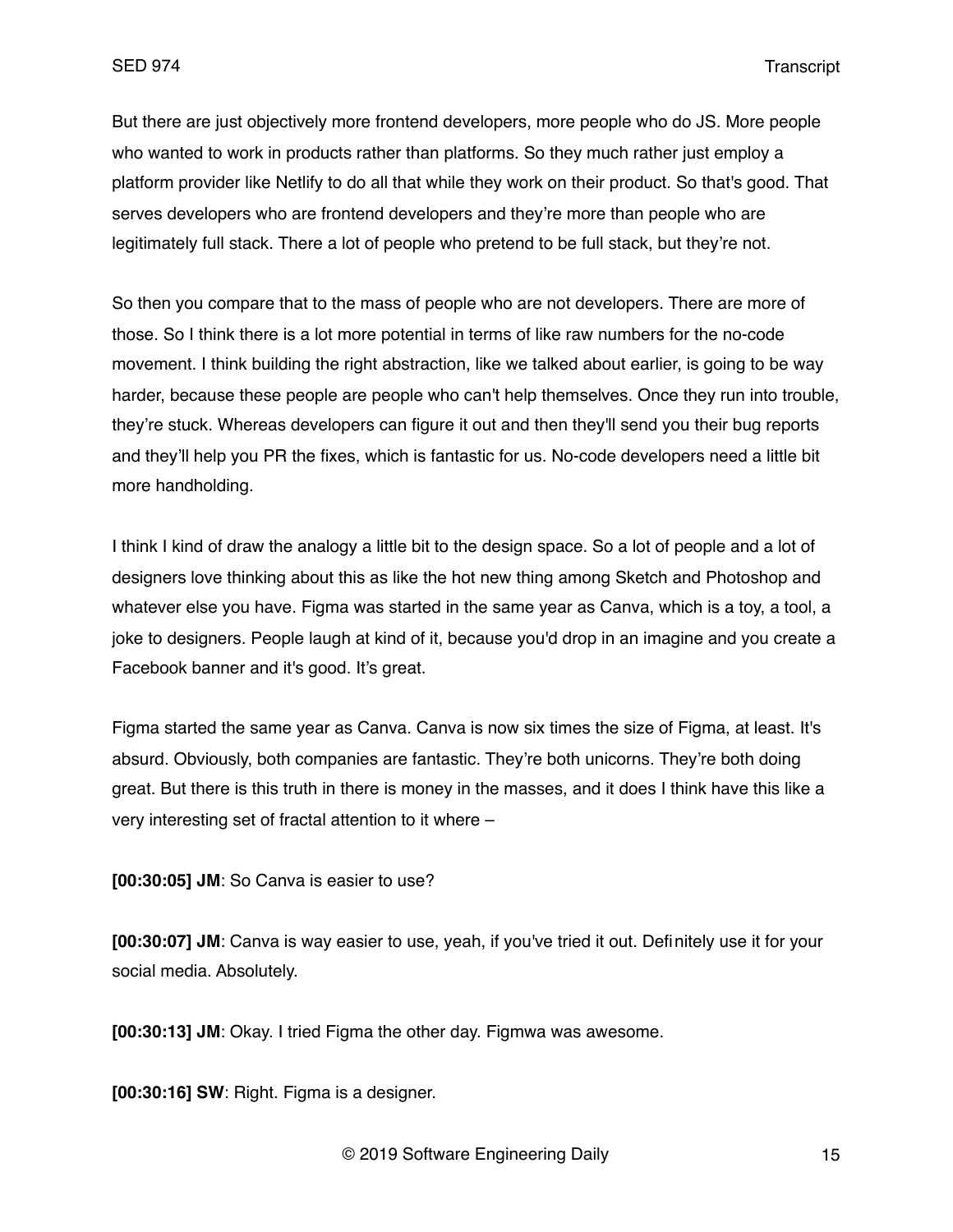**[00:30:18] JM**: It's Photoshop.

**[00:30:19] SW**: Yeah, but like I think –

**[00:30:20] JM**: Easier than Photoshop.

**[00:30:21] SW**: I think tools that let non-Xs do X are very interesting category of tools. So, arguably, no-code tools let non-coders do their coding stuff, and commoditize coding stuff, and that liberates a whole bunch of people.

Netlify, JAMstack, let's non-backend – People who rather not spend your time on backend hosting, undifferentiated hosting stuff, to just let providers do that and then they can then focus on their frontend. I think that's an interesting like 30,000-foot view of like comparing the two different ecosystems.

I'm probably writing rough shadow over a lot of different nuances. But does that make sense to you?

**[00:31:05] JM**: It does. What code are you writing in the JAMstack?

**[00:31:11] SW**: So JAMstack is very much you're writing your frontend and then you're writing any API glue code that is needed to piece your different APIs together. Does that –

**[00:31:25] JM**: Yeah. Sure. That's it.

**[00:31:27] SW**: Yeah.

**[00:31:29] JM**: So is there a typical JAMstack or the whole idea is just that there are lots of APIs and the markup is – I guess it sounds like basically the difference between the JAMstack and the no-code stack, is in the JAMstack, you have to actually write glue code. You are actually writing some backend glue code. Whereas in the no-code stack, you have to find providers that can either give you something that looks like glue code, like Zapier, which is kind of a glue code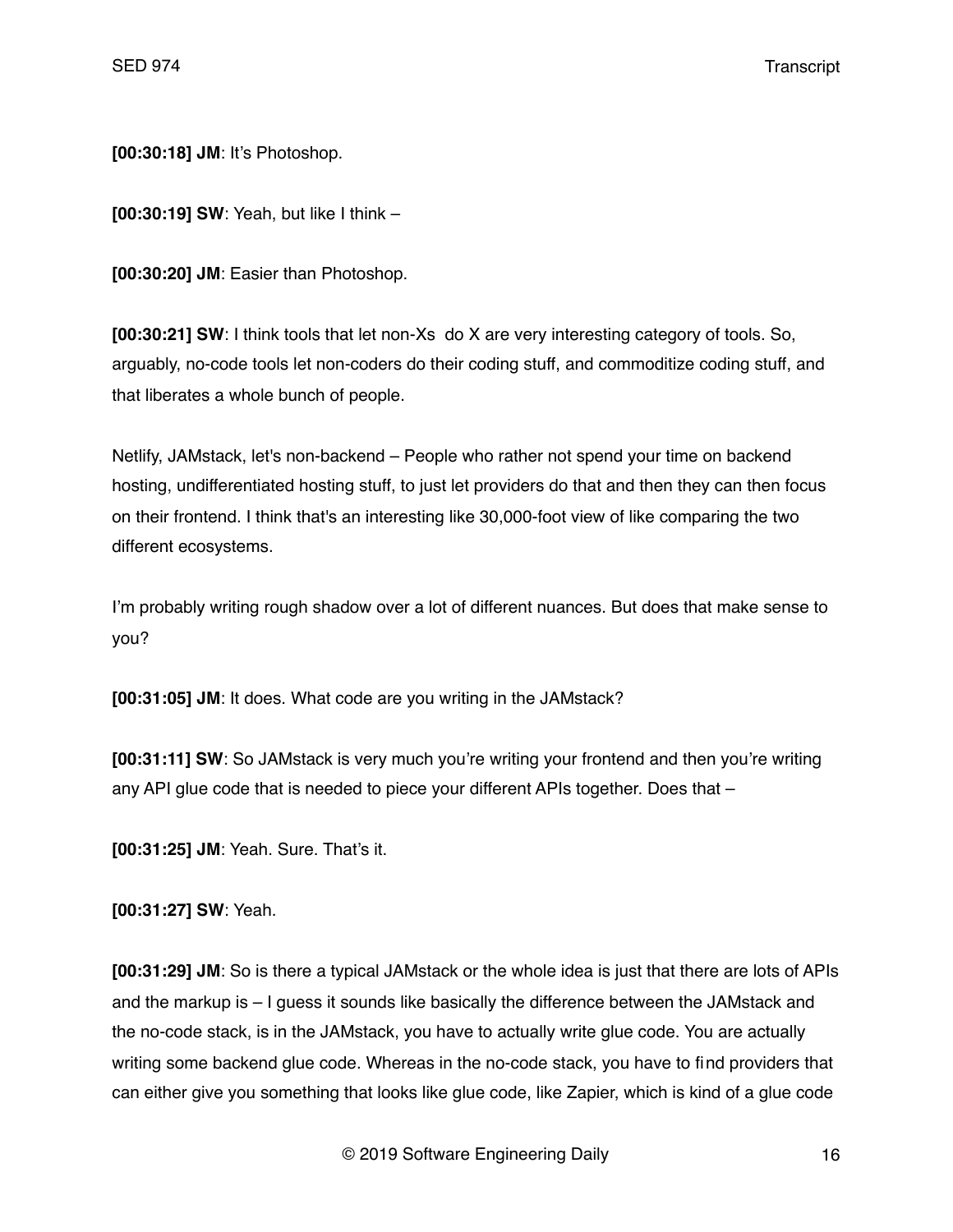as a service, or you have to have a GUI, one of these things from the GUI economy that kind of comes with the custom backend glue code that you need preconfigured. Then the other difference is in the JAMstack, you are always making markup. So you are always designing your own GUI. But it kind of seems like in the limit, these are –

**[00:32:31] SW**: Similar.

**[00:32:33] JM**: Heavily overlapping. Heavily overlapping paradigms.

**[00:32:37] SW**: Yes, absolutely. I think a lot of JAMStack users – Again, I'm trying to make that analogy from the foundation of these are just two different degrees of no-code, right? One you kind of stop at the backend, maybe the other you go all the way, and it's not clear which is the better approach, but they're all definitely better than doing everything yourself.

**[00:32:55] JM**: It kind of seems like you can go from no-code to JAMstack, but like JAMstack to no-code, I don't think I have seen an example of that. I've seen like no-code JAMstack fairly often, like the Moonlight. I don't know if you listen to the Moonlight interview, but like that was really interesting one. This company Moonlight Work, where they start – I mean, it's like led by a great developer. I think Emma is also a developer. I think two developers. At least one very strong developer, and they just pieced – It was one of these like piece together a type form and a bunch of different backend things, because that's the fastest way of validating it. Then once they found traction, build a bunch of custom infrastructure and gradually replace the no-code stuff.

But I don't see anybody, again, doing the opposite, where you start with mostly backend situation and then you figure out what your frontend is going to look like with markup and then put WebFlow in front of it. I've never seen that.

**[00:33:54] SW:** Yeah. I mean, it's probably a thing about supersets, like JAMstack is probably a superset of this overall – The abilities that you have in the no-code space, but that's just what code is. Code is so malleable and flexible that it can do literally everything. Sometimes that's good. Sometimes that's bad. A lot of times it's bad. I don't necessarily see a bias in terms of like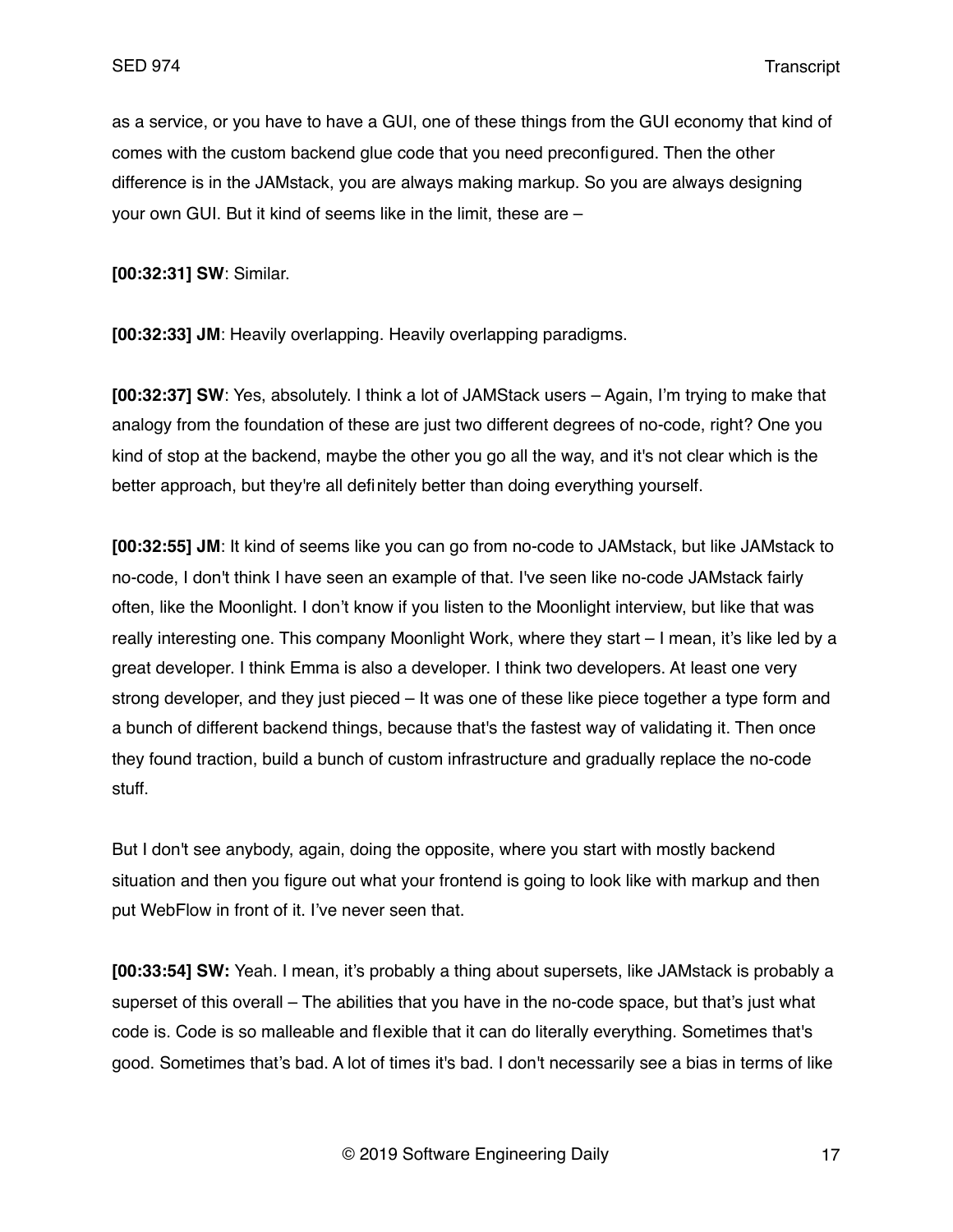drawing that. You can transfer from one side to the other. Yeah, I don't think that's necessarily better or worse. It's just different.

**[00:34:25] JM**: Are enterprises building JAMstack applications?

**[00:34:29] SW**: So they are, and I think they're in different stages of adaption. So we kind of split things in terms of sites and apps, and sites is much clearer because you do have static content and you're just serving it, and that should be as cheap and secure as possible with minimal downtime, yadi-yadi-yada. Obviously –

**[00:34:49] JM**: Enterprises have plenty of static content documentation.

**[00:34:50] SW**: CDN. Yeah. So one of our sort of primary examples of this kind of thing is Citrix, which move everything on citrix.com. TriNet, which moved everything on trinet.com on to the JAMStack.

Oh! I remember –

**[00:35:04] JM**: Is it china.com?

**[00:35:05] SW**: TriNet.

**[00:35:06] JM**: TriNet. Okay.

**[00:35:07] SW**: Yeah. But everyone is familiar with TriNet. It's a hustle name payments and HR stuff. So I remember the third category now, e-commerce. So there're sites and then there's ecommerce and then there's apps. E-commerce is like this weird in-between thing where like it's kind of a site and it has to be – Performance is hugely important because of people being very fickle and bouncing if they don't load in some certain amount of time. SEO searchable is very important. But then there is a lot of dynamic activity that has to happen. You have to have shopping carts. You have to have people logging in and remembering purchases and so on and so forth.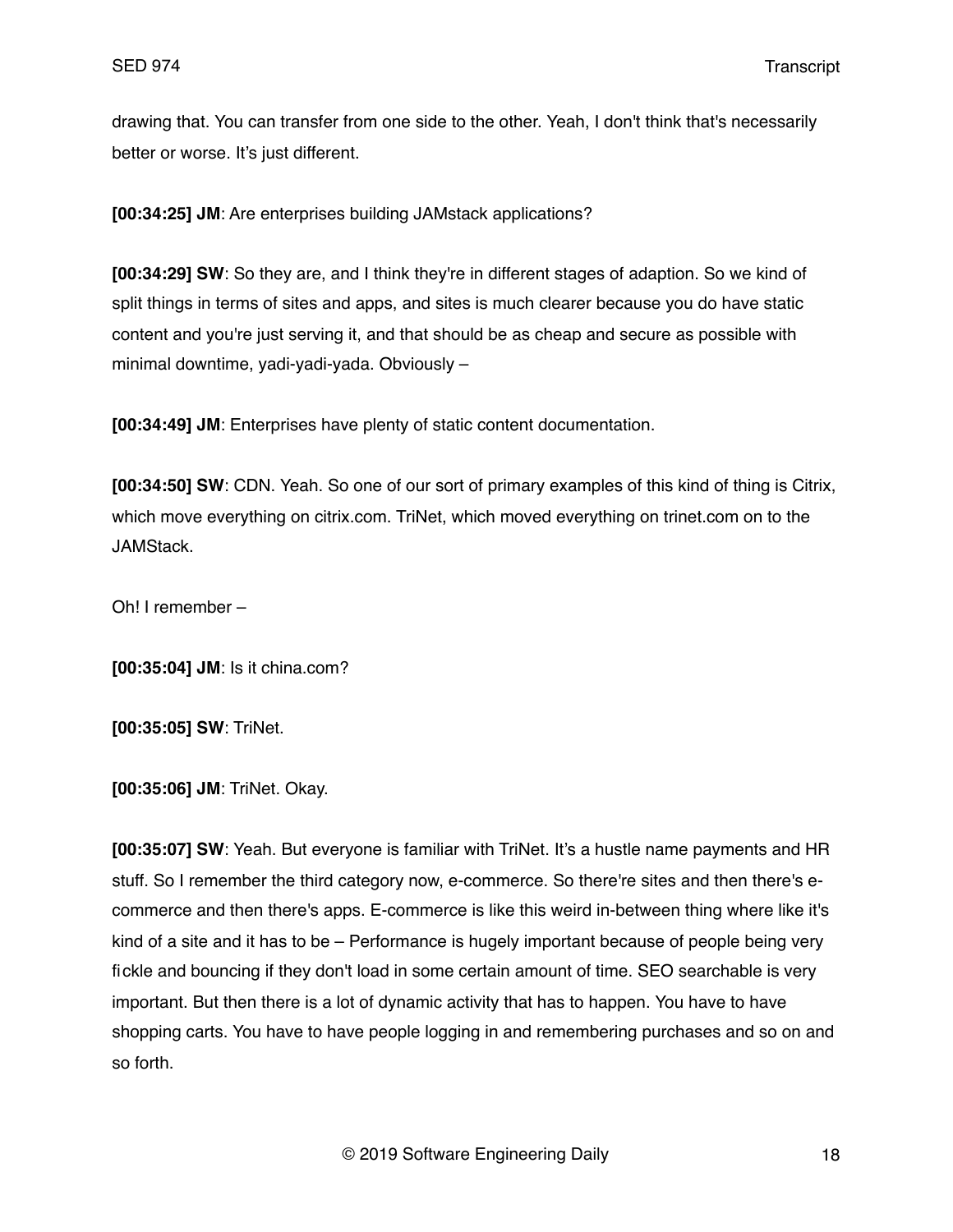So e-commerce players at the JAMstack Conf, we had Loblaw, which is one of the bigger retailers in Canada moving their entire site over and talking about their –

**[00:35:53] JM**: From what?

**[00:35:54] SW**: Performance benefits. I think it was just like a self-hosted, like sort of EC2 type solution.

**[00:36:00] JM**: Oh wow! So it moved from like some EC2 node app to a Netlify app?

**[00:36:07] SW**: I don't think it was node. I think it was some other language. I didn't really ask too many questions because –

**[00:36:14] JM**: They re-platformed.

**[00:36:14] SW**: They re-platformed to the JAMstack. For that, the performance is the key consideration, because for e-commerce every second is like \$1 million or whatever. Then the final case is the app use case, and that is like can you deliver a progressively enhanced static app that rehydrates into a dynamic JavaScript app on the frontend? That is covered by PayPal, which also recently talked about how they moved to the JAMstack at QCon.

**[00:36:42] JM**: The e-commerce example. So in that example, if they're going from a dynamically built – Like I land on the website and the website is being dynamically built and it's slower because of that. They're moving from that to a website that is basically precompiled cached, and therefore is going to deploy or it's going to serve user requests much faster. So it's just latency. So the build process gets frontloaded and pushed out to the CDN, rather than I land on the website, I add something to the shopping cart, I search for something else and all these things are like a very heavy request response that requires building an entire webpage and sending it back to you. Instead, you just have this situation where the website is built and, yeah, pushed out to the CDN.

**[00:37:37] SW**: Yeah. I like that matching of – A lot of this stuff, a lot of like page visits are people who are never going to pay you, right? Usually, you should match that with a more static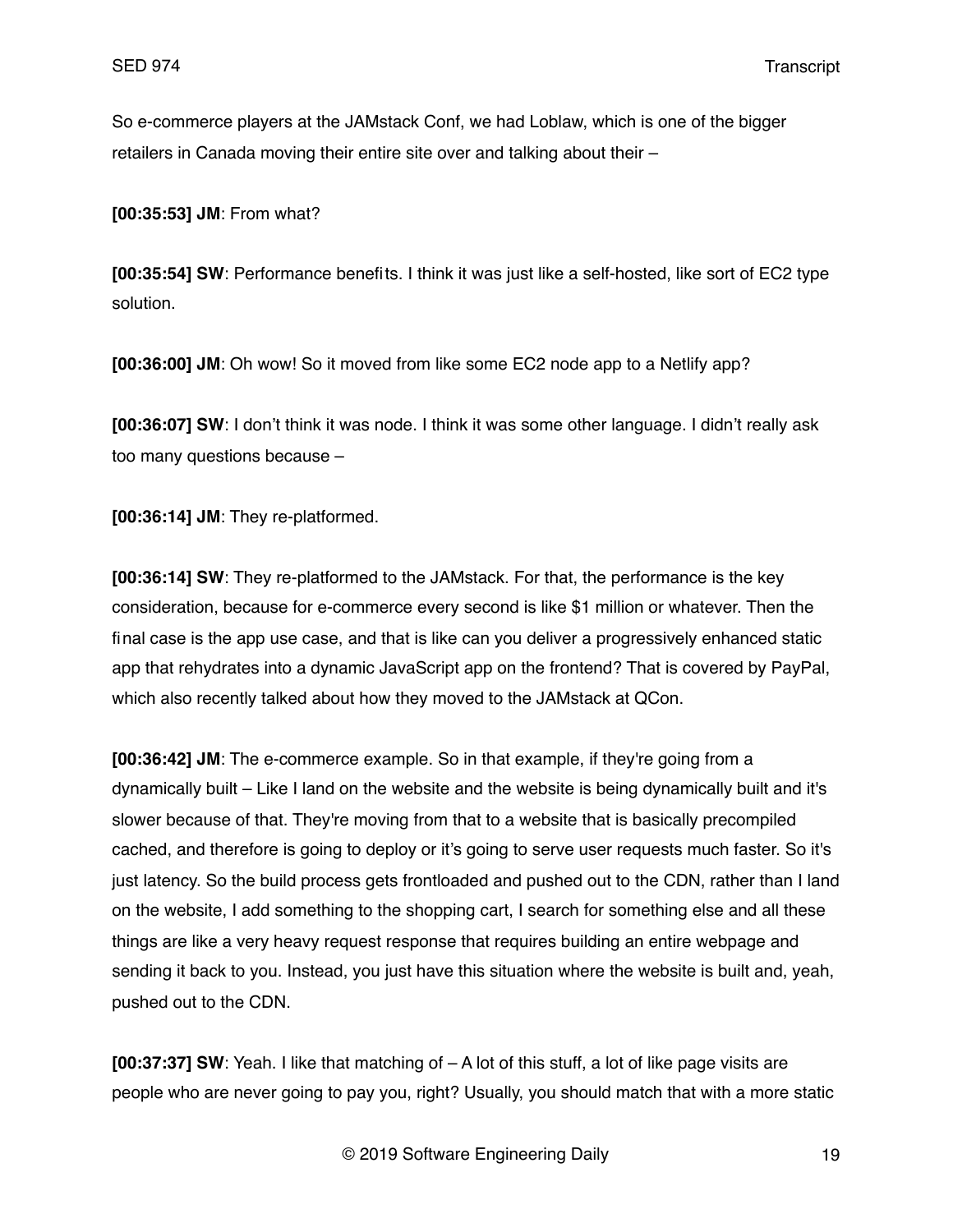approach, where it should just be served free from the cheapest infrastructure that you have. But as the have more activity, then you match it towards something that scales up.

So JAMstack is kind of like the counterpart of serverless, where we really liked to scale things up. You don't have to use serverless. You can use microservices as well. But it definitely – I like that pairing of like for users, use commoditized static assets as you engage, as you as you start interacting with our services more.

**[00:38:15] JM**: What application of serverless are you talking about here?

**[00:38:18] SW**: For example, we're talking about the e-commerce app? It's unacceptable to me, that let's say it's Black Friday and a million people land on my page at once. The people who are not paying for anything, and they're just checking out your inventory, could bring down my server. I'm talking like pre-JAMstack. If you're not on a JAMstack. If you're serving everything on requests and you're just like looking all these concurrent users. You don't know which one is – Someone who's going to convert. You're just serving this content on request.

So like they could bring down your server just because you have your maximum concurrency of limits and all that. So, to me, that's very interesting to say that, "Okay. I'm going to just prerender all these static content, and that will always be up. Anything that needs to scale, I'm just going to whittle that down to the smallest possible atom of like just that API response." Instead of like regenerating the entire page all at once, which is what you would do in sort of the pre-JAMstack paradigm. Does that make sense?

**[00:39:14] JM**: It does. Now that we've gone down this track, I want talk a little bit about the precompilation step and kind of the JAMstack variety of ways of getting an application delivered to the user, like created and delivered to the user. So I don't know if you listen to the – There's a Gatsby episode we did.

**[00:39:36] SW**: I didn't.

**[00:39:37] JM**: Okay. You listen to that one. We did an episode with Gatsby a couple of days ago. I don't really understand how Gatsby works. I don't understand why so many people use it.

© 2019 Software Engineering Daily 20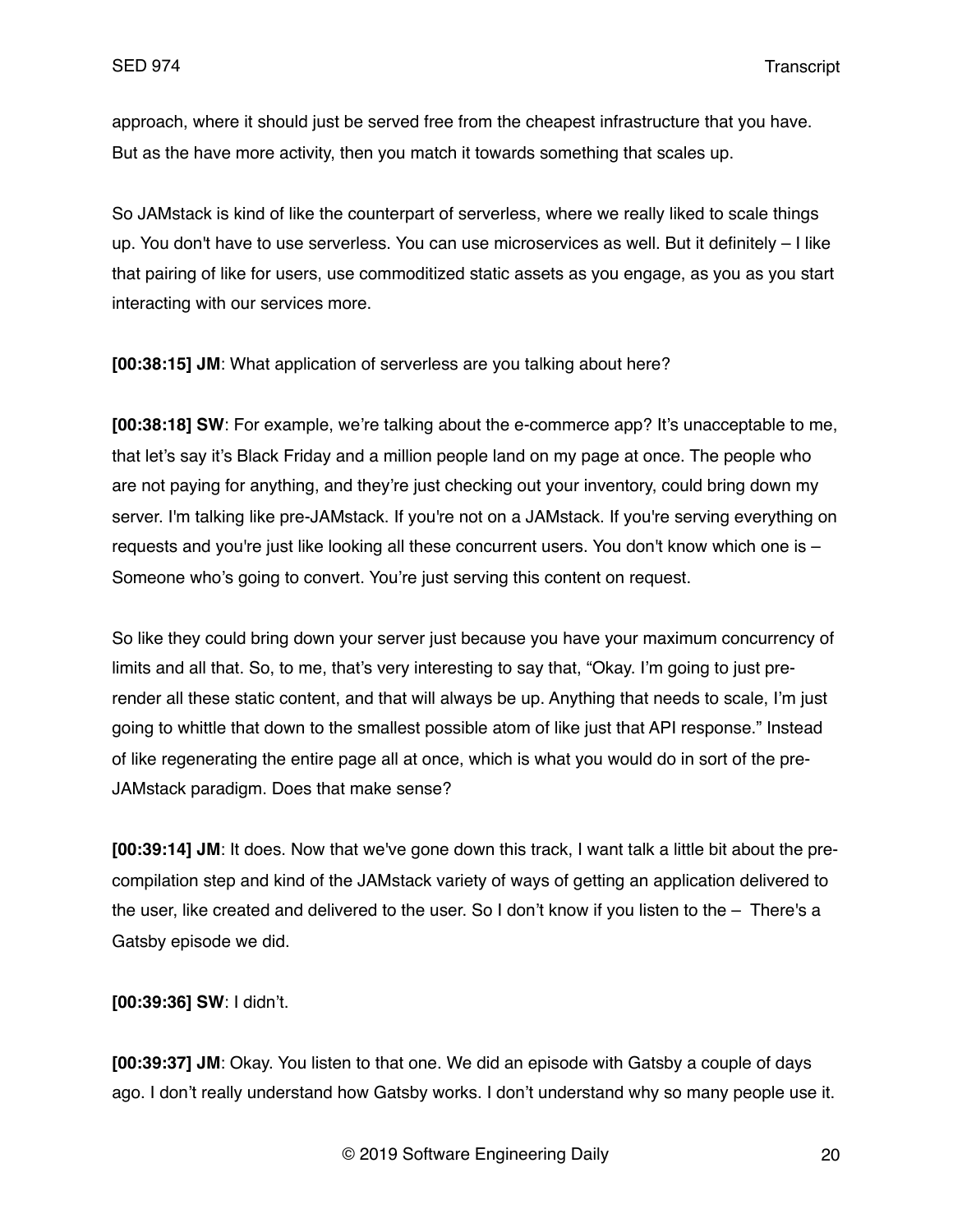Can you help me understand Gatsby and tell me like how widespread is the usage and how are people using it?

**[00:39:55] SW**: Okay. I think there are probably definitive numbers out there on how widespread Gatsby is. A lot of these people actually track like percentage of top million users. How many of them are traceable as like Hugo, Gatsby, Jekyll, all these site generator? Using I think builtwith.com as the authoritative trackers on those things. I don't have them at-hand. So I can't really comment.

I think in terms of React, which – I kind of place it as this like JS is huge. It is the biggest programming language apart from Excel. We won't talk about Excel. But JS is huge. React is huge within JS. Gatsby is huge within React. So it's kind of like top-top-top, but it is smaller concentric circles.

So it's big enough that like the React docs use it. A ton of like – You just go look on their showcase, gatsbyjs.org/showcase.

**[00:40:46] JM**: You would describe as a build tool?

**[00:40:49] SW**: Yes. It has a build tool in it. So does that make sense?

**[00:40:53] JM**: It does.

**[00:40:55] SW**: A lot of JS has different jobs to be done in it. Gatsby has multiple jobs to be done, and I think you sort of talked about that in your episode. One of them is providing that default webpack configuration, and then allowing people to modify it, but providing that good default, where you can build performant React app, which is a pain point for people. That's why –

**[00:41:18] JM**: What's a webpack configuration?

**[00:41:20] SW**: So webpack is the predominant build tool in JS. There are others, like Roll Up in Parcel, which are gaining steam. But webpack is by far the biggest, and it's hard to configure. A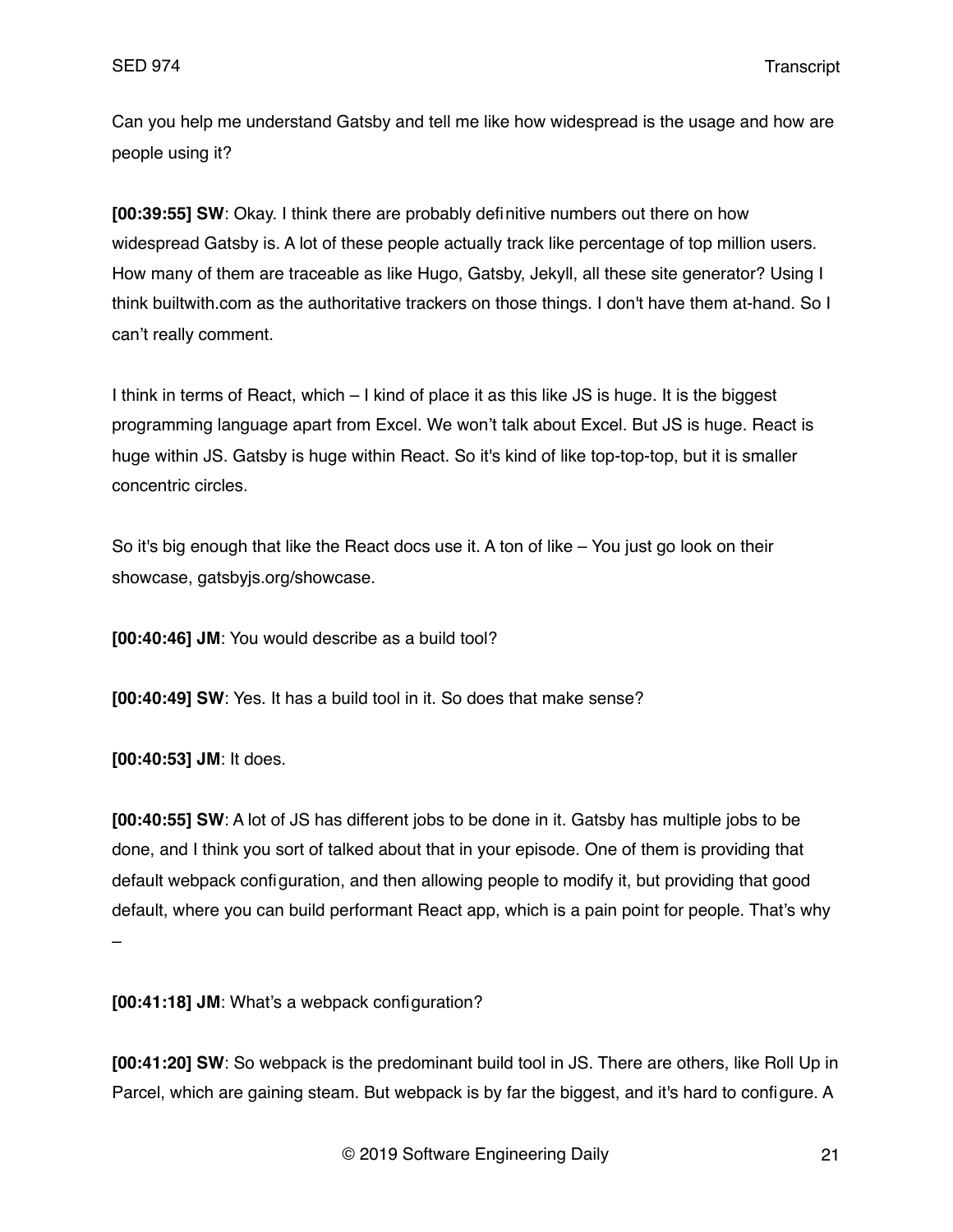lot of people don't want to sort of set it up manually just because there're a lot of small details to get right, and no surprise, web performance is really hard. Gatsby is the whole pitch of like use us and we will give you the best performance.

**[00:41:41] JM**: What kinds of configuration options does it give you?

**[00:41:45] SW**: I myself don't even know everything. But I'll just give you some simple ones, like notification of JavaScripts. Long variable names, helpful during development, but why are you serving them over the wire when it just compiles on the code? Stuff like that. Really basic blocking and tackling stuff, webpack is really good at. Then Gatsby tries to just be that best performance, like best-of-breed performance.

Simple things like when you're including like an image, a lot of times your including the raw image, which is like 60 megabytes and you're serving you in like a 200 pixel square. Obviously, you should down sample it, right? Where are you going to do that? You can sort of do that ahead of time, or you can just stick it in your webpack config. All of these stuff is being stuck into the build tools.

Guillermo Rauch, which you also interviewed, kind of views this – This is hugely contentious amongst some parts of the JS community, because a lot – JS was not meant to do any of this. Brendan Eich was like, "We just want to put some script stuff into the HTML, and that's should be all it does."

A lot of people learn JS from View Source. I would just right-click and View Source on the page. having a build step in between obfuscates a lot of this code and makes it a little bit more inaccessible, which is a problem, but the benefits that have been unlocked from putting all these build tooling for ultimately the vast number of users that will never see your code, but they'll see the user impact of your code, which is load speed and like performance and all that. Guillermo calls it a Pandora's box, like it's open. Deal with it. We have to have build tools now.

**[00:43:23] JM**: Right. Okay. So this really useful to me. So now I understand that like, basically, the Javascript that you write, generally speaking, it could load on the user's browser. You could ship it to the user as the code that you write.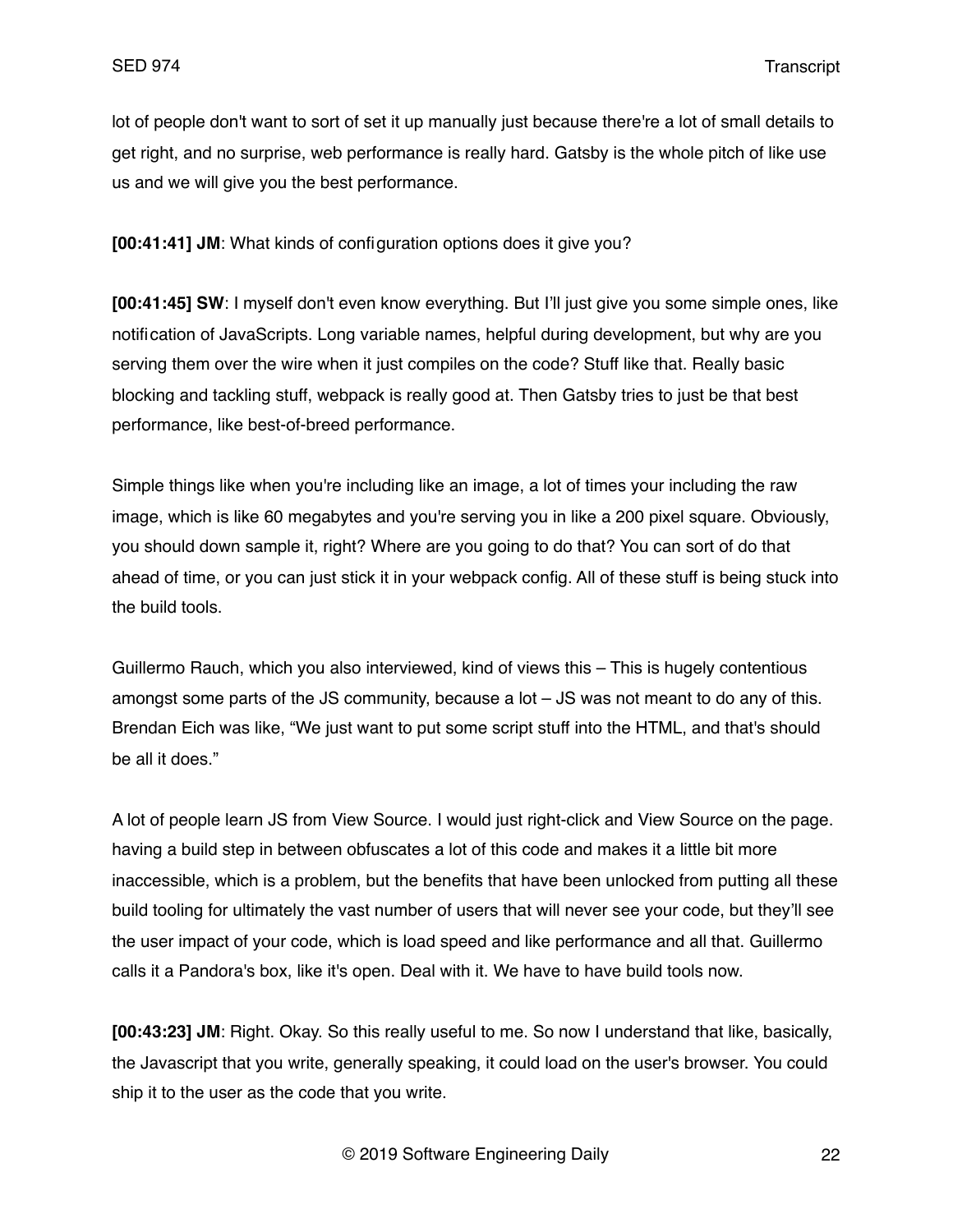**[00:43:40] SW**: Which is guaranteed to be suboptimal.

**[00:43:42] JM**: Guaranteed to be suboptimal, guaranteed to be slow. Webpack is a tool that gives you configuration options for how to make that code look differently, be packaged differently, be delivered differently. So maybe it's a smaller blob of code. Literally, a small amount of resource that you have to ship to the user's browser. Maybe it's shrinking the size of the images without creating any kind of lossiness and blurriness or compression issues. You can imagine some number of things –

**[00:44:18] SW**: Someone's probably yelling at me now. So I probably should shout out the bigger benefit, which is Webpack's original claim to fame, which is modules in JavaScript. JavaScript was originally one giant file and you just like – You grab around this and you look for the things. If you wanted to interoperate between different scripts, you probably stick things on the window and just have it be a magic global that you kind of import somewhere. That was the way of things were for 20 years.

The module system came along and there are different proposals, but it eventually [inaudible 00:44:46] modules one out. Webpack was one of the earlier, earlier implementers of those. There were others before, like RequireJS, but those are kind of on their way out now. Webpack brings modules. We want to write maintainable apps on the frontend. You want to take JavaScript from – It used to be a toy language ad you want to write series apps. You probably should have different files with different responsibilities and different names and have some sort of build tool that cap them altogether in a sensible way. So that is chief benefit, because it invented the import-export syntax. Then everything else, you sort of stick into the build lifecycle to optimize your build. But having modules is important.

**[00:45:23] JM**: Right. Okay. Then Gatsby I guess is also useful because it can reach out to a bunch of other resources and pull those resources in prior to the webpack.

**[00:45:35] SW**: The content mesh approach.

**[00:45:37] JM**: Content mesh.

© 2019 Software Engineering Daily 23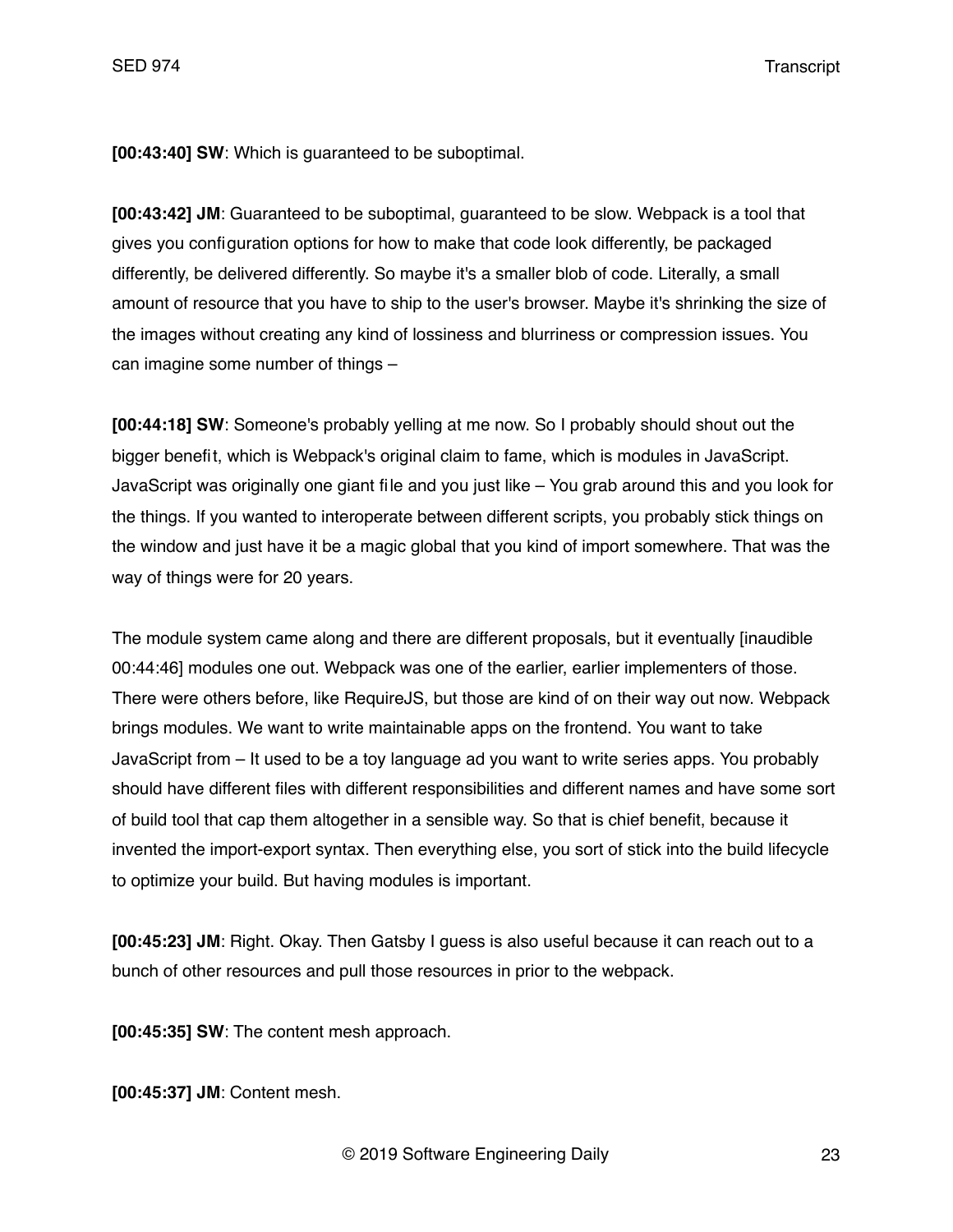**[00:45:38] SW**: Which is more ambitious than – So I do want to make clear. Netlify is not – You don't have to use Gatsby. You use Netlify, and Netlify has a bunch of there – Is very much tooling agnostic to all these. So there's Jekyll, there's Hugo, there's Nuxt. There are a whole bunch of other tools that are usable with Netlify, and Gatsby is just one of them. But Gatsby is probably the most ambitious in terms of its data pipelining, because a lot of static site generations just pull from markdown and generate static pages, and that's pretty much all they did. Gatsby is able to put any arbitrary data in – As you talked about in that episode. Then sticks it through a GraphQL layer just to be more accessible, and is also a trendy and sexy.

**[00:46:22] JM**: Right. Moving on, it's late 2019. How do you see the difference between the React ecosystem and the Vue ecosystem?

**[00:46:36] SW**: Ooh! I should disclose my biases. My career is basically build on React, and I'm a moderator of the r/reactjs subredit. So I do have my cards a lot in one side of things. I did start out in Vue. So I found Vue easier to get started with. The main reason I switched to React is because there's objectively more jobs. If you go on to the Hacker News jobs trends scraping page, React has been on top for 30 months. It's ridiculous. There's this meme of like there's a new frontend framework every few days. It's not true anymore.

**[00:47:13] JM**: No, it's not.

**[00:47:15] SW**: Things have come down a little bit. I think what is shaking out is Vue does have a sort of more community feel. Again, I'm probably going to piss off a bunch of Vue people, but they are my friends and my boss, [inaudible 00:47:26], is a very prominent member of the community. So Vue has more community feel, because it's started by an independent Hacker, Evan You, who you probably should have in the pod at some point.

**[00:47:36] JM**: I already did.

**[00:47:37] SW**: Oh, you did? Okay. Cool.

**[00:47:37] JM**: Need to do it again.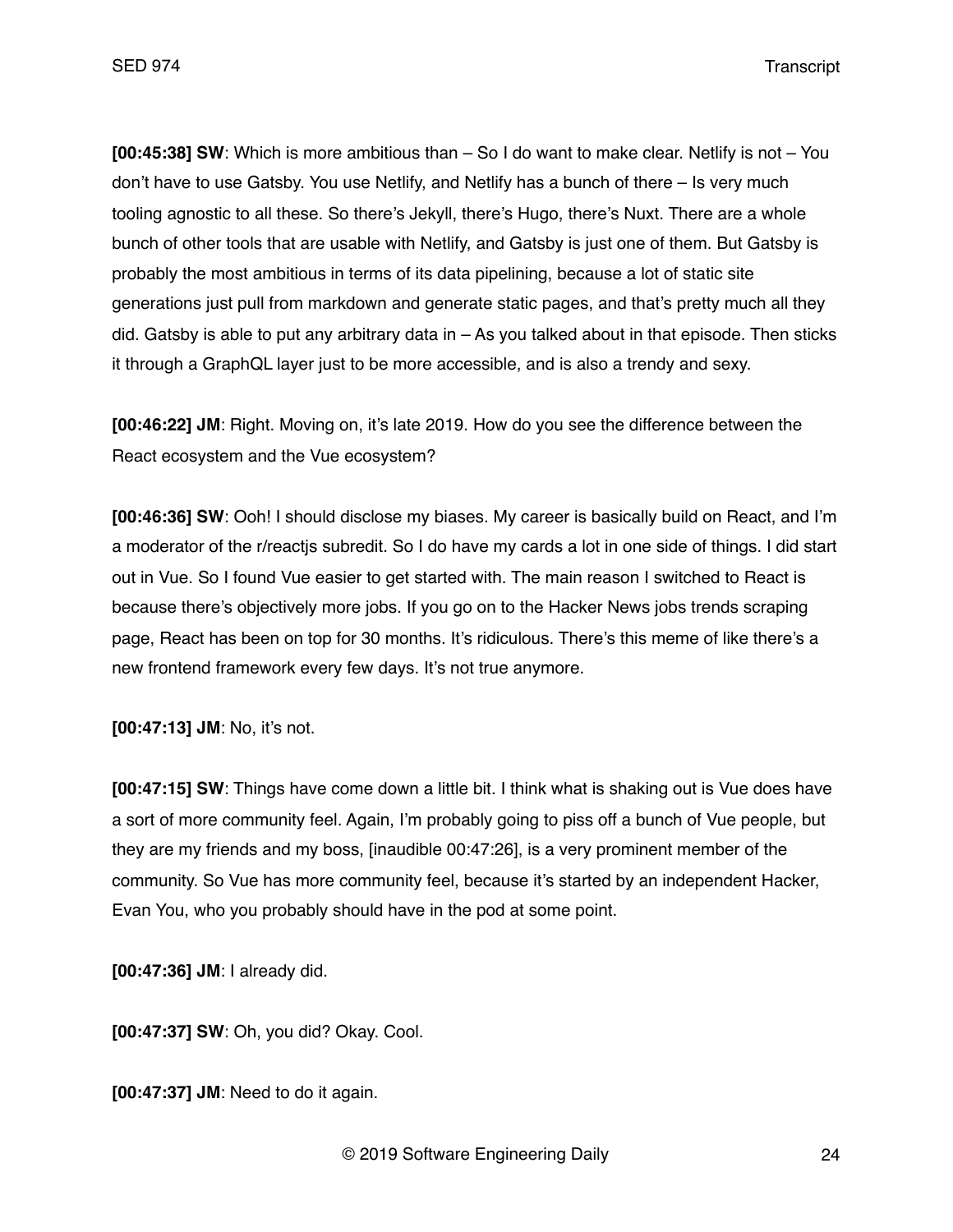**[00:47:39] SW**: Yeah. Totally. He's doing awesome things, especially with Vue 3.

**[00:47:43] JM**: He's an inspiration.

**[00:47:43] SW**: Yeah. So they have a 30-person core team and they all do different pieces, dissent pieces and none of them reports to any major company. Although I think GitLab is one of their biggest users.

**[00:47:54] JM**: Oh!

**[00:47:55] SW**: GitLab.

**[00:47:55] JM**: No. I said ooh!

**[00:47:57] SW**: Yeah. I mean –

**[00:47:59] JM**: And China.

**[00:48:00] SW**: And in China.

**[00:48:00] JM**: Tons of Chinese companies.

**[00:48:01] SW**: Exactly. Whereas React is famously from Facebook, and there are people who are just morally against that. You can never change their opinion. But it's hard to argue against – Before anything in React is released, it's tested at-scale by Facebook.com. That is just true. The concurrent mode stuff that you talked about with the Gatsby folks, that has just been released. It was tested in production in FB5, the big rewrite of Facebook.com that just rolled out. That's before they released it to us.

Usually, it's kind of the opposite. You'd kind of have to like release stuff in open source. Then maybe if you're lucky, some big corporation will pick it up for you. This way it's kind of like the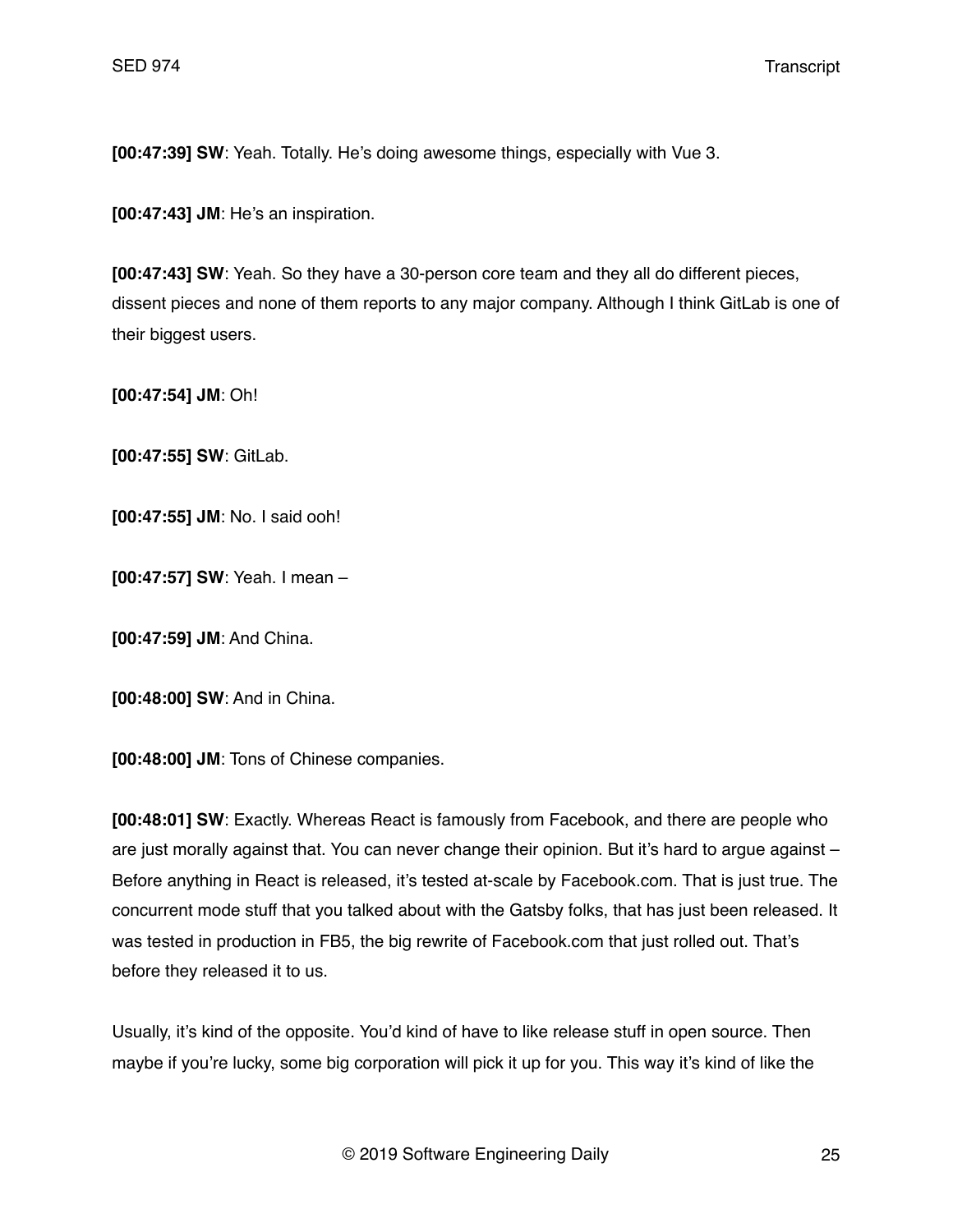reverse. People who are employed at Facebook, they have a thousand React developers. They're testing out this API for me and I only just get to benefit from what they find out.

So I think that's kind of how it breaks down. Obviously, the money is super important. I think that people who use React at-scale is super important, and that's a huge ecosystem benefit that React enjoys for now. I think that the cross-platform focus of React is like React is not just React. React core team is 8 people. The React native team is 20. Then React web is like same size.

But like React is not about React web. React is about the universal cross-platform language that you can author the same codebase potentially on your mobile apps, Android, iOS and web. Very bold, but it's at least revolutionized frontend in terms of proving out that components are the way to go. So Vue, [inaudible 00:49:40], Angular all move to its components now.

Then immediate mode versus retain mode in terms of the way you want to declaratively author frontend experiences. That's also been pretty much proven out as well. So React has a lot of credit to its name because of all these innovations. I think it's got more to come. It's a little bit – The easy fruit has gone. The low-hanging fruit has gone, and now it's trying to pitch this concurrent mode thing, which is so hard to explain. I do it. I do talks on this, and I find it hard to explain. It just is what it is. UI, if you want to get it right, if you want to get intuitive. A lot of us, as users, we take it for granted. But there are a lot of people sorting the details behind the scenes.

**[00:50:24] JM**: Yeah. This can be exciting to see. I mean, the UI layer is really getting up and it's really getting technical. Talking to the Flutter people – Flutters is very technical. I don't think that's really – That's not a web layer. That's just a cross-platform.

**[00:50:44] SW**: The React team draws inspiration from all UI interface experiences. Other interfaces are drawing from UI. So SwiftUI is like kind of like the big new thing in Apple app development, and that they directly credit React for their API.

**[00:50:57] JM**: Oh, really? That's great.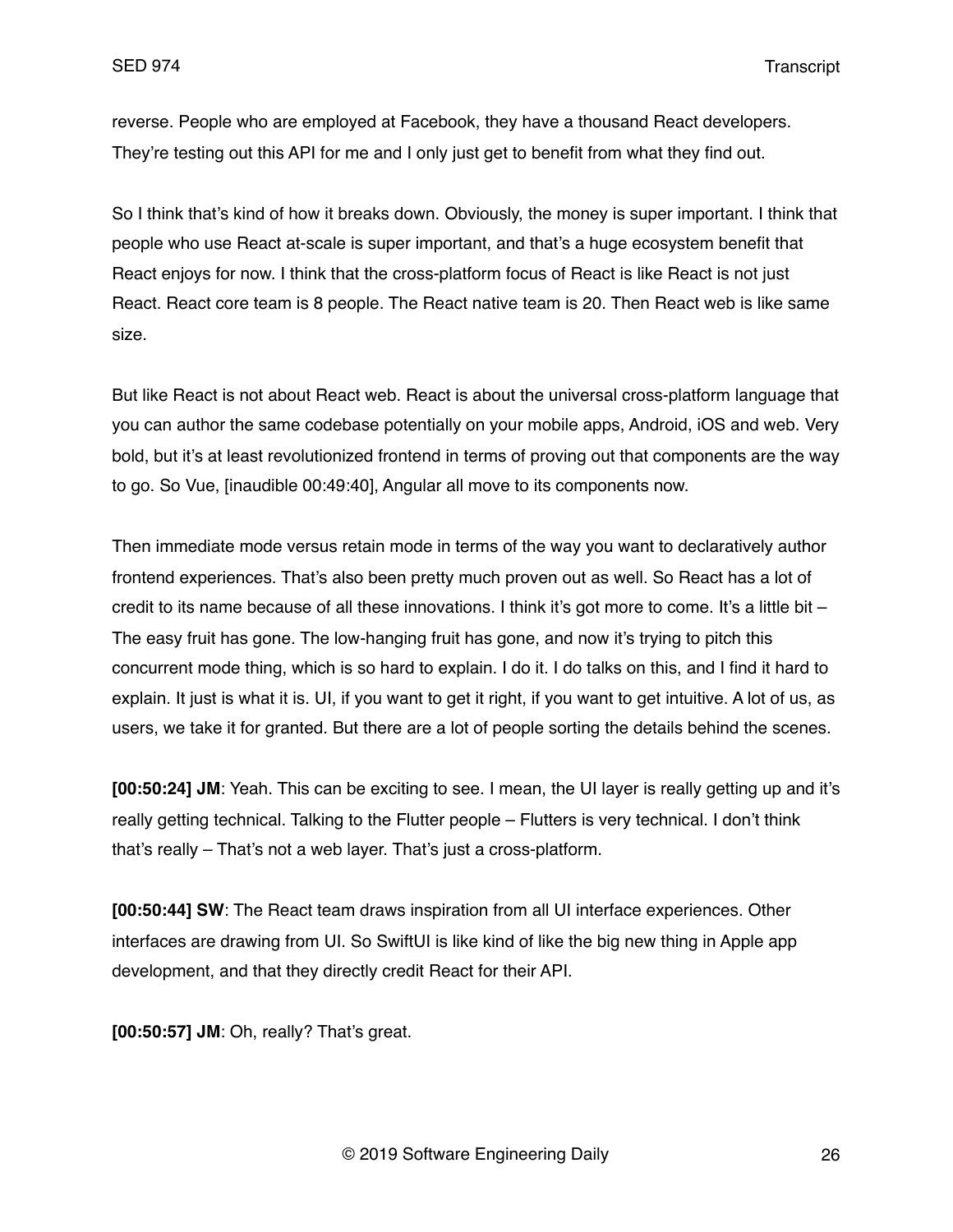**[00:51:00] SW**: Yeah. Pretty huge. Google also has – Apart from Flutter, they have another initiative. I can't remember. Go ask Leland Richardson, who left Airbnb to work on this at Google. I think it's like Jetpack, or I don't remember the name. It's not.

But I want to say one thing. I think we're not done yet in terms of movement. I do want to sort of throw the bone out there in terms of like that whole like what happens in 5 years question. There is a movement where it's more compiled approaches. Flutter is a compiled approach, whereas React is all-in on this JavaScript runtime, and then you have bridges across.

The ongoing research in all frontend frameworks right now, except for React, is more of this compiled approach, two words, whatever target device is being run on. So Angular is exploring Angular IV, an perhaps the Glimmer VM, which they're always talking about. Vue is also exploring the compiled approach, and Svelte is the new framework that I'm super excited about that is built from the ground up to be a compiler, and it compiles from the component authoring format that you're writing in to direct DOM instructions, which is obviously smaller and –

**[00:52:07] JM**: What's the difference between React having server side rendering and a compiled approach?

**[00:52:12] SW**: So that's an interesting question. There is a very clear difference. So server side rendering is you're rendering all these HTML out, whereas the compiled approach is saying, "All right, this parts of the runtime, you don't use. So I'm going to take it out the JavaScript bundle itself." One affects the HTML that the user see. One affects the JavaScript that is ultimately generated as the final out of the app. Does that make sense?

**[00:52:36] JM**: No. I don't think I understand that.

**[00:52:37] SW**: So ask me the same question.

**[00:52:41] JM**: We're talking about compiled approaches. So like whatever. The degree to which you can compile something for the web, that's just like getting it down to JavaScript and HTML, right? That is what compilation means on the web.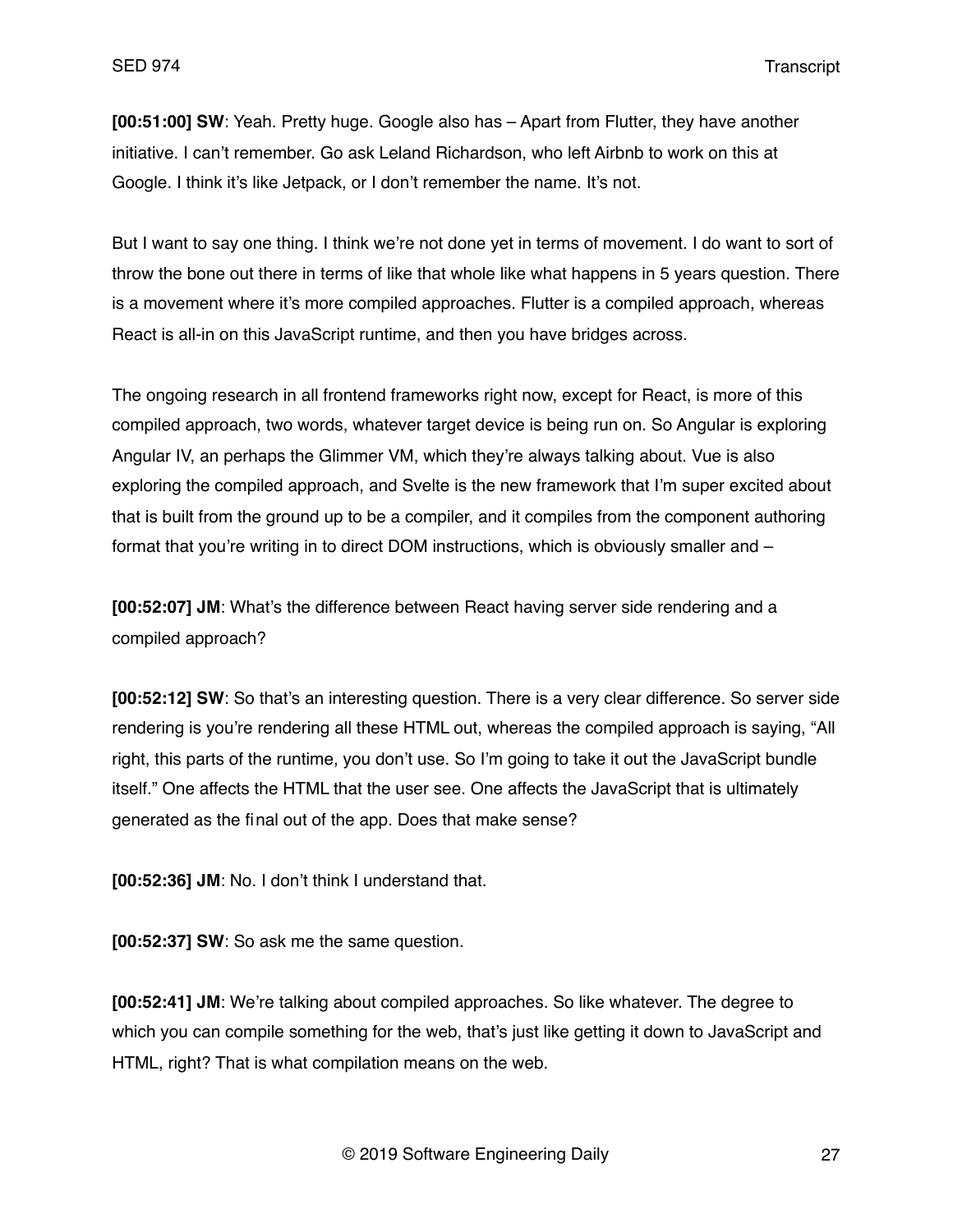**[00:52:56] SW**: Yes.

**[00:52:56] JM**: So if we're talking about Vue, that's compiled as you can get. If we're talking about mobile, then you can get into like ARM – I think, like ARM instructions, and I think that's what Flutter does. So you can compile your UI down into like machine code.

**[00:53:14] SW**: I think you have a misperception in what server side rendering does then.

**[00:53:17] JM**: Oh, okay.

**[00:53:17] SW**: Because server side rendering is purely generating HTML. A typical single page app in the HTML JS CSS frontend space is a blank page with a single div. Then the JavaScripts that is code in one of these frameworks hydrates that into a full domino with all the other HTML stuff. So this takes –

**[00:53:40] JM**: On the client.

**[00:53:41] SW**: This takes extra work and it's slower to show something up on screen. So service side rendering is to say, "Do this on the server." The HTML that you send over already has all the extra dominos that would have been generated. So you're immediately able to  $-$ First, you're able to stream it. So as part of the page comes down, browsers by default already show stuff on the screen.

**[00:54:03] JM**: I mean, it's not just HTML though. You're also serving. It's like HTML and JavaScript, right?

**[00:54:08] SW**: HTML first.

**[00:54:09] JM**: Okay.

**[00:54:11] SW**: The way that pages load in the web is that you send the HTML first. HTML has references to JS and then does the subsequent request. So you want to have – If you want to have the maximum best theoretical performance, you have to have everything in the HTML. The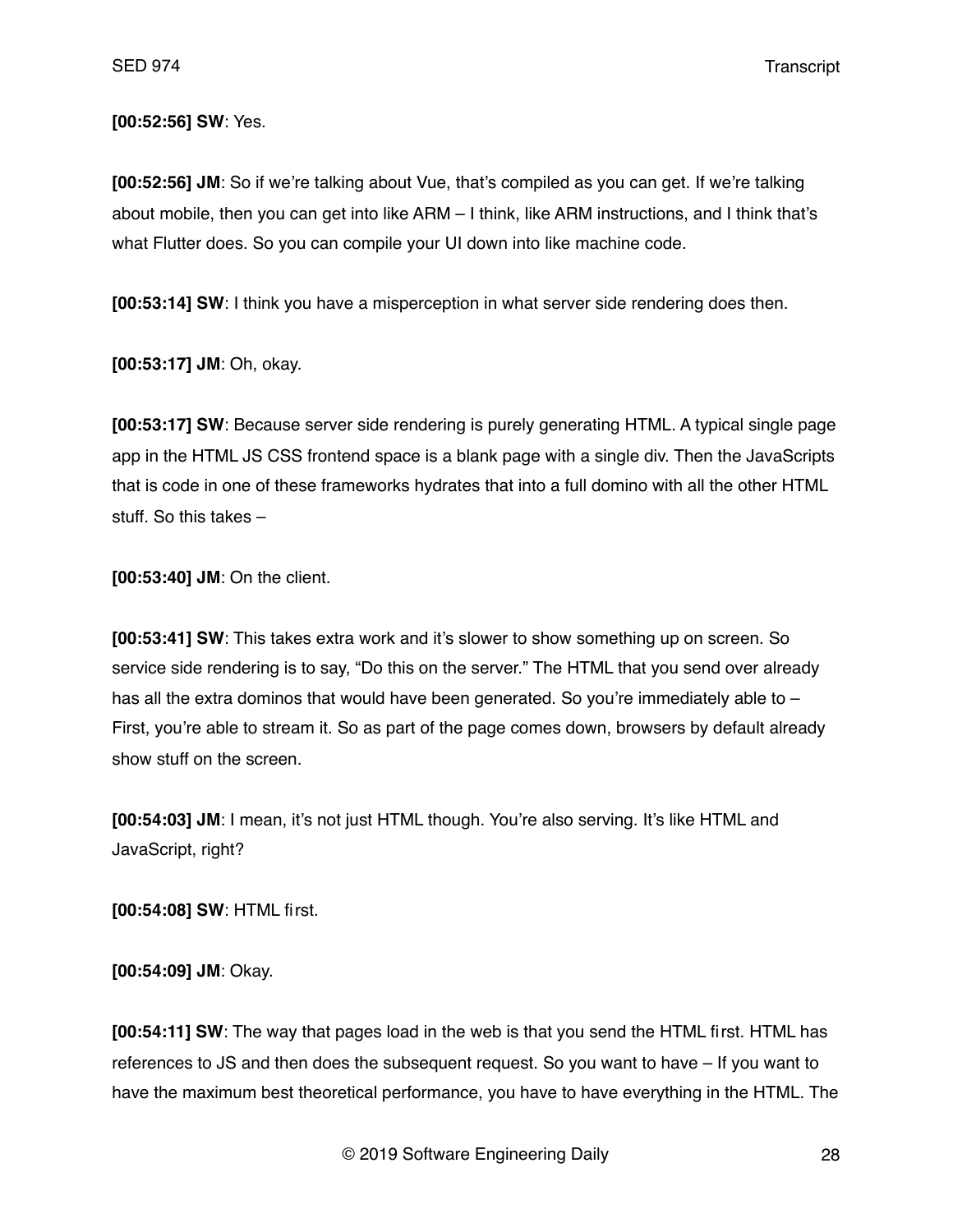way you do that is user server side render. So this is a totally – It's a separate discipline from compiling. I'm trying to make that as extremely clear as possible.

**[00:54:36] JM**: Then when you're referring to compiling and you're saying like Vue is focused on compiling. What kind of compilation are we talking about here?

**[00:54:43] SW**: Compiling out its size. Everyone is sort of obsessed. To be fast, we have to have the minimum bundle size, right? If you want to provide features, you typically have to add to your bundle. So Vue, to have a default runtime – By the way, I don't know what the default Vue runtime is. Let's say it's 30 kilobytes. Let's say you only use 5 kilobytes of those.

Right now you're still shipping all 30, right? Which is extra deadweight. You're not using it. So the idea is that you're compiling – You statically look in your code and saying –

**[00:55:11] JM**: You send less of the Vue runtime.

**[00:55:12] SW**: Yeah, you're only sending 5.

**[00:55:14] JM**: Oh wow!

**[00:55:15] SW**: Yeah. That's a huge step change. It's huge for Angular. It's huge for Vue. It's just for Svelte. This is not a professional benchmark by any means. I previously had my blog on Gatsby. It had over 100 kilobytes of React.js code shipped by default. When I rewrote it to Svelte, it dropped to 9. So that's huge in terms of performance. It's hard to argue against that. Even though it will look fine on my house scores and it'll work fine on most modern American phones. That does matter for the rest of the world.

**[00:55:44] JM**: Sure. Yeah. You want your application to render performantly in Africa under like crappy cellphone conditions.

**[00:55:51] SW**: Right. Yeah.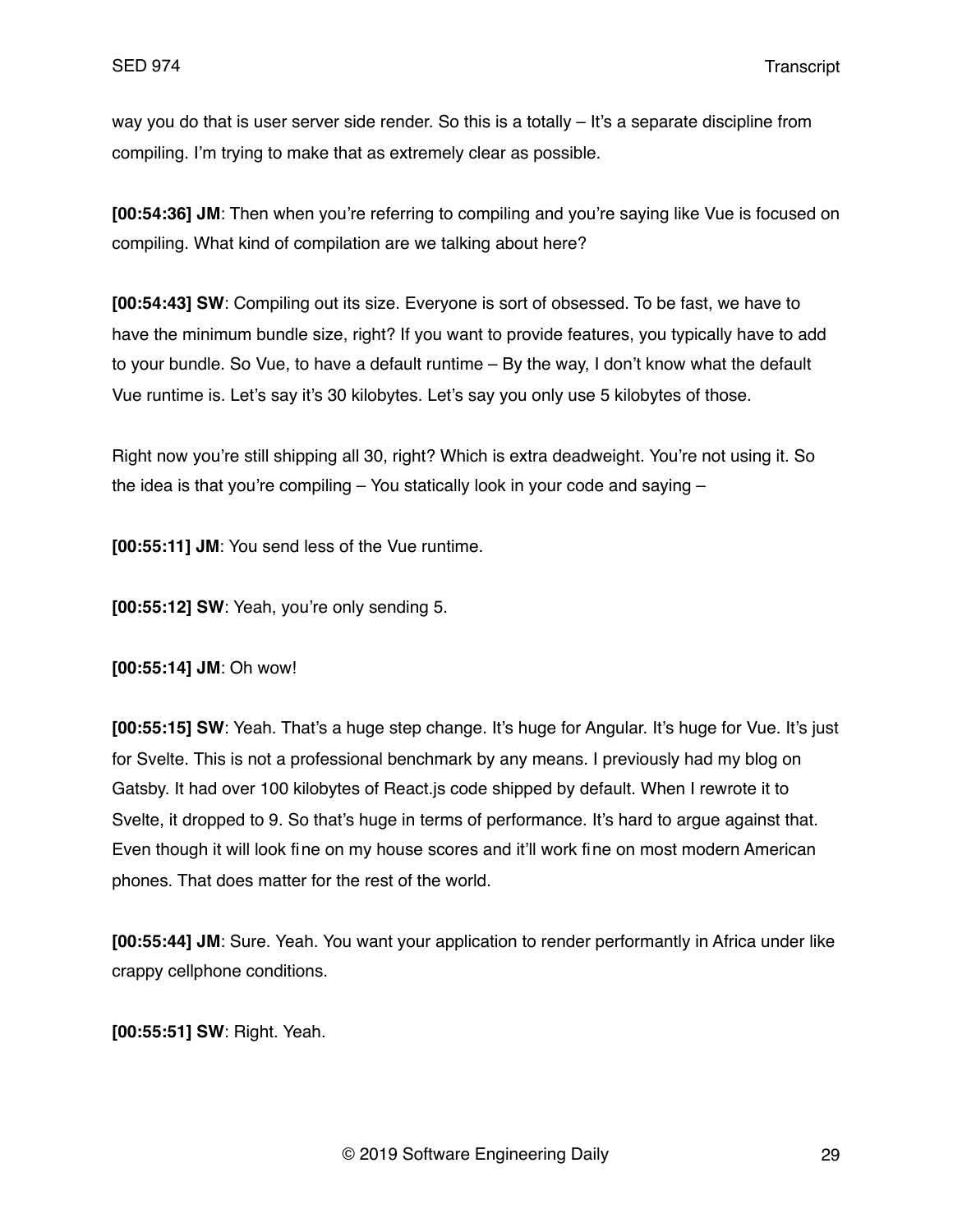**[00:55:53] JM**: I don't understand the word compilation here. You're using the word compilation to describe trying to reduce the amount of runtime. Meaning, like React has a runtime. Meaning like this is the way that React, the core React infrastructure interprets React components and allows them to perform as you want them to. If you can write your application in a certain way or if your application can be compiled in a certain way, you have to ship less runtime over the wire to the client. You're terming that "compilation"?

**[00:56:30] SW**: So you're essentially compiling the runtime. There's all the raw code for the runtime.

**[00:56:36] JM**: You're compiling your runtime based on the application requirement.

**[00:56:40] SW**: What you actually use. Yeah.

**[00:56:40] JM**: That's cool.

**[00:56:41] SW**: Stick that in your build tool and you got some pretty fast apps.

**[00:56:46] JM**: But React is not pursuing this idea.

**[00:56:47] SW**: React has explored ways to do it. Though the –

**[00:56:50] JM**: It sounds so hard.

**[00:56:51] SW**: By the way, this is like extremely sensitive. You'll get in Twitter wars of this stuff.

**[00:56:56] JM**: I can't wait.

**[00:56:57] SW**: Because people are very passionate about shipping performant code. Of course, that's our job. The way I put it is that React doesn't think this is the right thing to tackle. When you're compiling your framework runtime, which is your footprint of your framework. That's a local optimization versus the overall app code, which is hundreds of kilobytes.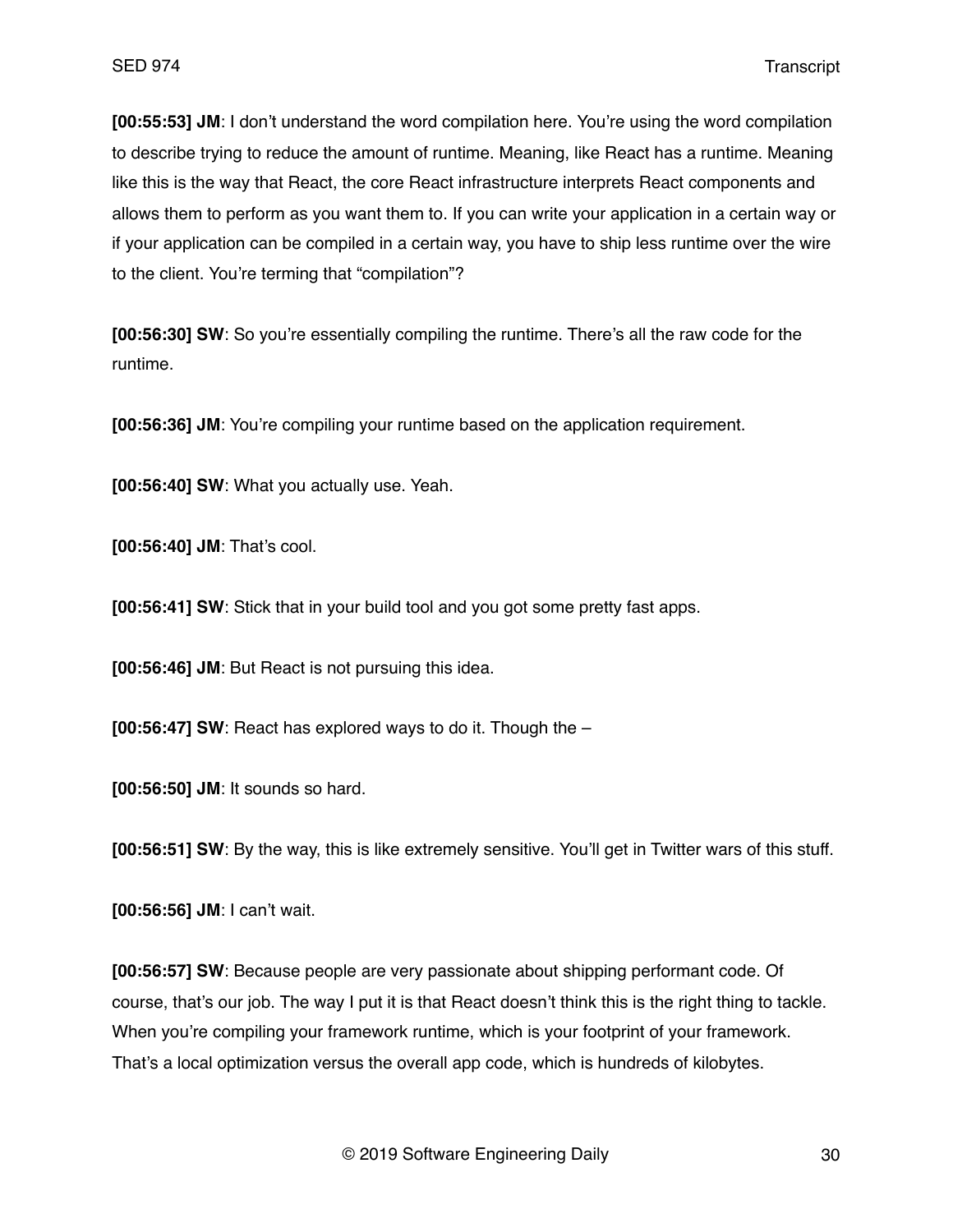Let's say Instagram.com is 2.5 megabytes. So what features can you stick – Let's say you take the runtime as a given. What features can you stick into that that optimize your overall app runtime? That's something that React is very, very interested in pursuing, because they have that problem at Facebook, right?

So they'll do things like code splitting with React lazy and suspense. They'll do things like partial hydration. So having a runtime, streaming things in and then hydrating things as you go along without blocking user input, because running that JavaScript does block user input unless you time slice it. All these React is basically the only player on the block doing that.

I kind of classify it as you either optimize your framework footprint, which is that 30 kilobytes, whatever, or you optimize the whole app, which you can also do in other frameworks, but React is trying to innovate in terms of the APIs to do that, to make it easier.

**[00:58:14] JM**: How did you get so fluent in programming in two years? You have a lot more expertise than the average person that started programming two years ago.

**[00:58:26] SW**: I don't know. The approach that I'm known for is called learning in public, and that's kind of like my hash tag that I try to encourage people to do. The main way to make sure you know what you know is to take notes of it, put it out there. Get corrected on it, right? To teach it to other people and you just be really, really freaking solid by the end of it. You cannot help but to be really good at it.

I think it just takes the guts to know that like, again, not everybody can do it, because some people are in vulnerable situations. But barring that, if you can put yourself out there, people come and support you. Like the way that I learned a lot about React is I started putting notes on about it. Danny [inaudible 00:59:08] came and helped me out on vetting some of the blog posts that I was doing, and I became better by that.

Then I got to practice messaging and got to make sure misinformation wasn't out there. Just by being a content creator and consistently creating, like sort of learning exhaust, you put yourself in the top 1% of like people. There's this  $-$  It's called the 1% rule. 90% of people don't – They're just kind of lurking. They don't really participate. 9% will comment and then 1% will actually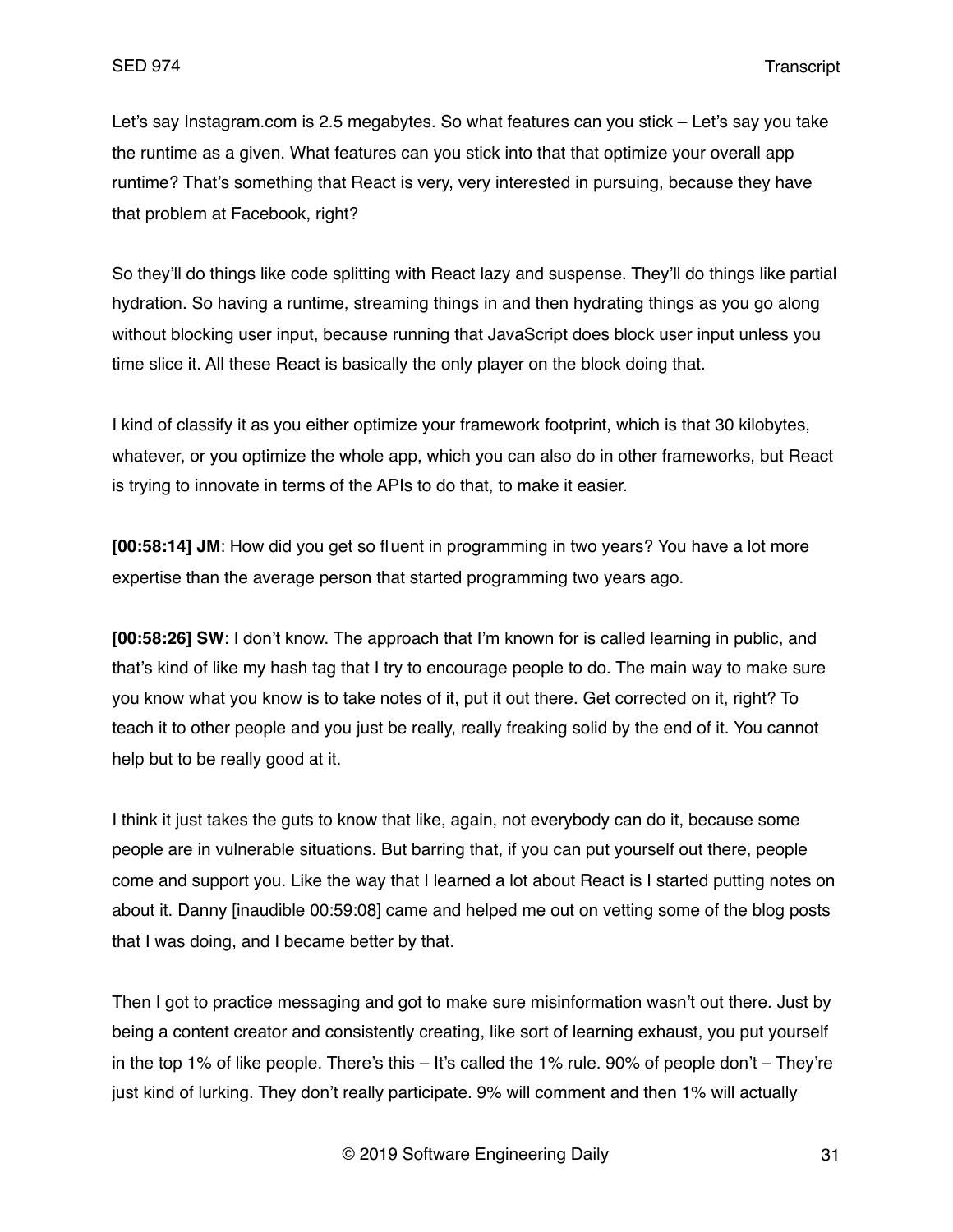create stuff. By being a content creator and constantly putting yourself on the line and just reading everything available that's out there. We're talking about consuming information.

I went back into your backlog and listened to almost every episode of SEDaily, and I'm a better engineer for that. I think a lot of people, it's available to them. They just don't practice it in public as much. I will take something. I'll remix it. Put it in my own words. Put it out there. Let myself be corrected, because Paul Graham has this sort of philosophy of like keep your identity small.

**[01:00:13] JM**: Yeah, I love that one. That's a great essay.

**[01:00:15] SW**: My identity is not tied up in my work. I can be wrong, because this represents the best state of me right now. But please correct me. Please tell me I'm terrible at what I do. Because my biggest haters will be my biggest teachers. I think the more I sort of practice that, the more I sort of help me get better and learn from different perspectives, and it's been really helpful in my career.

#### [SPONSOR MESSAGE]

**[01:00:45] JM**: When you listen to Spotify, or read the New York Times, or order lunch on Grubhub, you get a pretty fantastic online experience. But that's not an easy thing to pull off, because behind-the-scenes, these businesses have to handle millions of visitors. They have to update their inventory or the latest news in an instant and ward off the many scary security threats of the internet.

How do they do it? They use Fastly. Fastly is an edge cloud platform that powers today's best brands so that their websites and apps are faster, safer and way more scalable. Whether you need to stream live events, handle Black Friday traffic, or simply provide a safe, reliable experience, Fastly can help.

Take it for a spin and try it for free for visiting fastly.com/sedaily. Everybody needs a cloud platform to help you scale your company. Everybody needs a CDN. Check it out by visiting fastly.com/sedaily.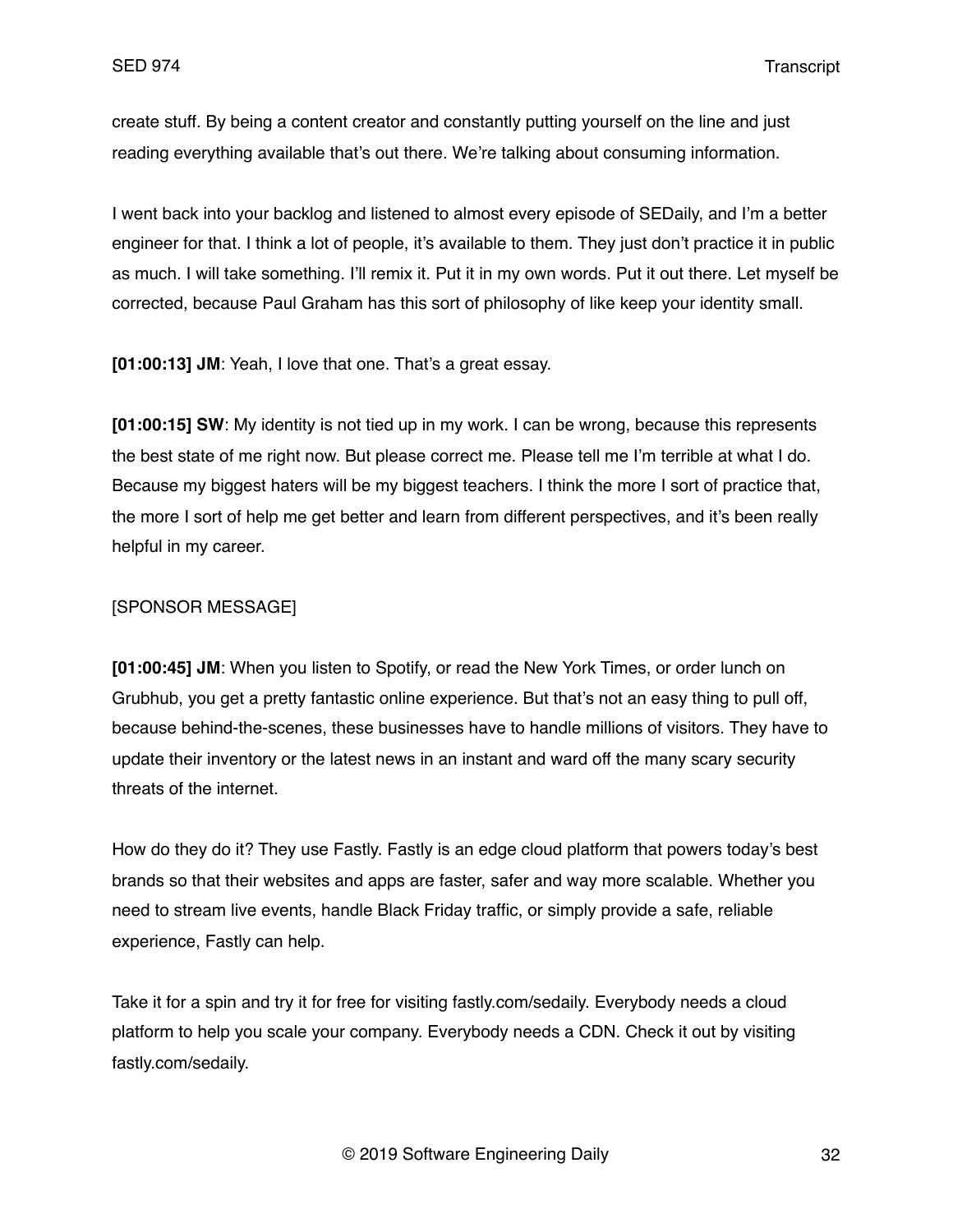# [INTERVIEW CONTINUED]

**[01:01:58] JM**: I mean, I grew with that. If you can kind of subdue the most surface level ego drives, just a little bit. I mean, we all have our egos. You can't escape it. But like back when I used to play poker, I would always be asking people like, "Hey, I know I did something wrong in this hand. Please tell me what I did wrong. Please." Because you're not even like worried about feeling ashamed about this current situation. What you're worried about is the iteration and making the same mistake over and over and over and over again. You're just trying to avoid that.

**[01:02:38] SW**: Yeah. The way I put it is that you can learn so much on the internet for the low, low price of your ego.

**[01:02:44] JM**: Yes. I mean, I'm sure at the volume that you put stuff out there, you've probably been ashamed before. You're like, "Oh God! What did I do?" You're looking at an app that I made earlier today, and you commented on something about the appearance of it. I was like, "You know, you're actually right. This is abhorrent looking from the outside looking in." Good point.

**[01:03:09] SW**: But you shipped.

**[01:03:10] JM**: But I shipped.

**[01:03:13] SW**: Reid Hoffman will give you an A+ on that, because his whole thing is your first release. You should be embarrassed by it, right? If you wait till you're proud of it, you're probably too late.

**[01:03:20] JM**: That was like release 15 or 20 or something.

**[01:03:24] SW**: So it's a work in progress. I'm a tech speaker and I do a lot of talks. I'm not proud of the stuff that I do. The strange distributive nature of the internet, the virility of certain pieces of content means it's a maximum function and not an average function. That rewards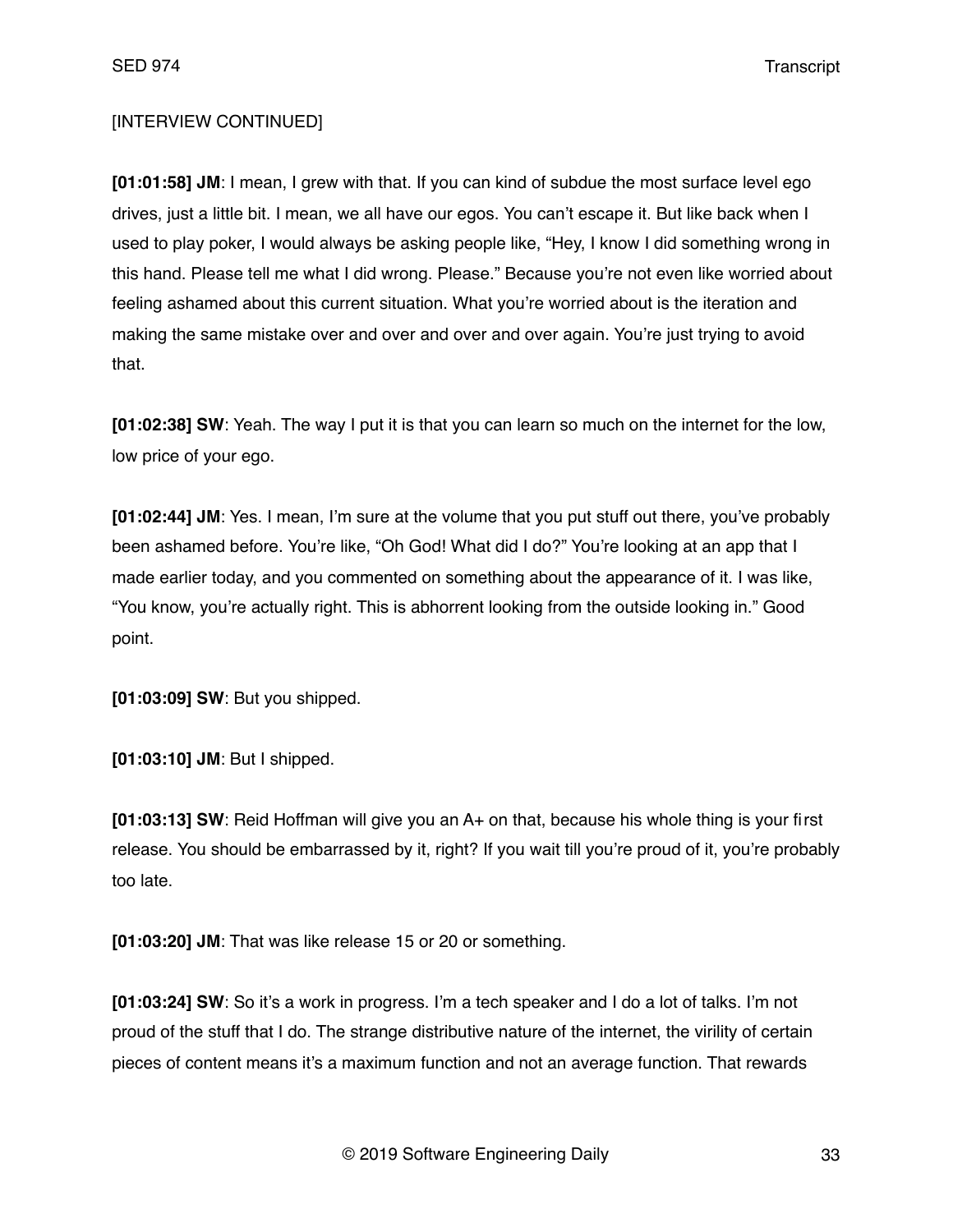spiky people, rather than sort of medium, like stable people. You want to be unstable a little bit. You want to be spiky. Your worst stuff by definition –

**[01:03:51] JM**: Well, you don't want the downside to be too down.

**[01:03:54] SW**: Right. You shouldn't be a terrible human being. Your worst stuff by definition will not be seen and your best stuff will be shared endlessly.

**[01:04:00] JM**: Well, your worst stuff on Twitter will be seen and surfaced. You're talking about quality. Not like abhorrence of personality.

**[01:04:09] SW**: No. Yeah, that's a different dimension. Isn't it great? That just biases you towards creating more frequently often shipping.

**[01:04:16] JM**: I've made so much graph.

**[01:04:18] SW**: Yeah. Same here. I think JavaScript is a little bit like that. JavaScript has a ton of crap in it, a ton. But why does it keep winning?

**[01:04:29] JM**: Yeah, because the most people use it.

**[01:04:31] SW**: It's so easy to get started. You just get more people in it and people ship a ton of crap, but they make good stuff too.

**[01:04:37] JM**: Okay. A little bit of stuff on business. Indie hacker businesses versus venturebacked startups. In 10 years, will there be more people working for indie hacker businesses or working for large venture-backed corporations?

**[01:04:52] SW**: Wow! On that metric alone, I would say venture-backed. More people working for venture-backed, and that's just because indie hackers have their own very particular unique mentality, and a lot of indie hackers are drawn because they don't want to work with a ton of bureaucracy and code. Just like in terms of raw numbers, corporations are made to scale. We have the playbook for that. Indie hackers, each individual indie hacker needs that activation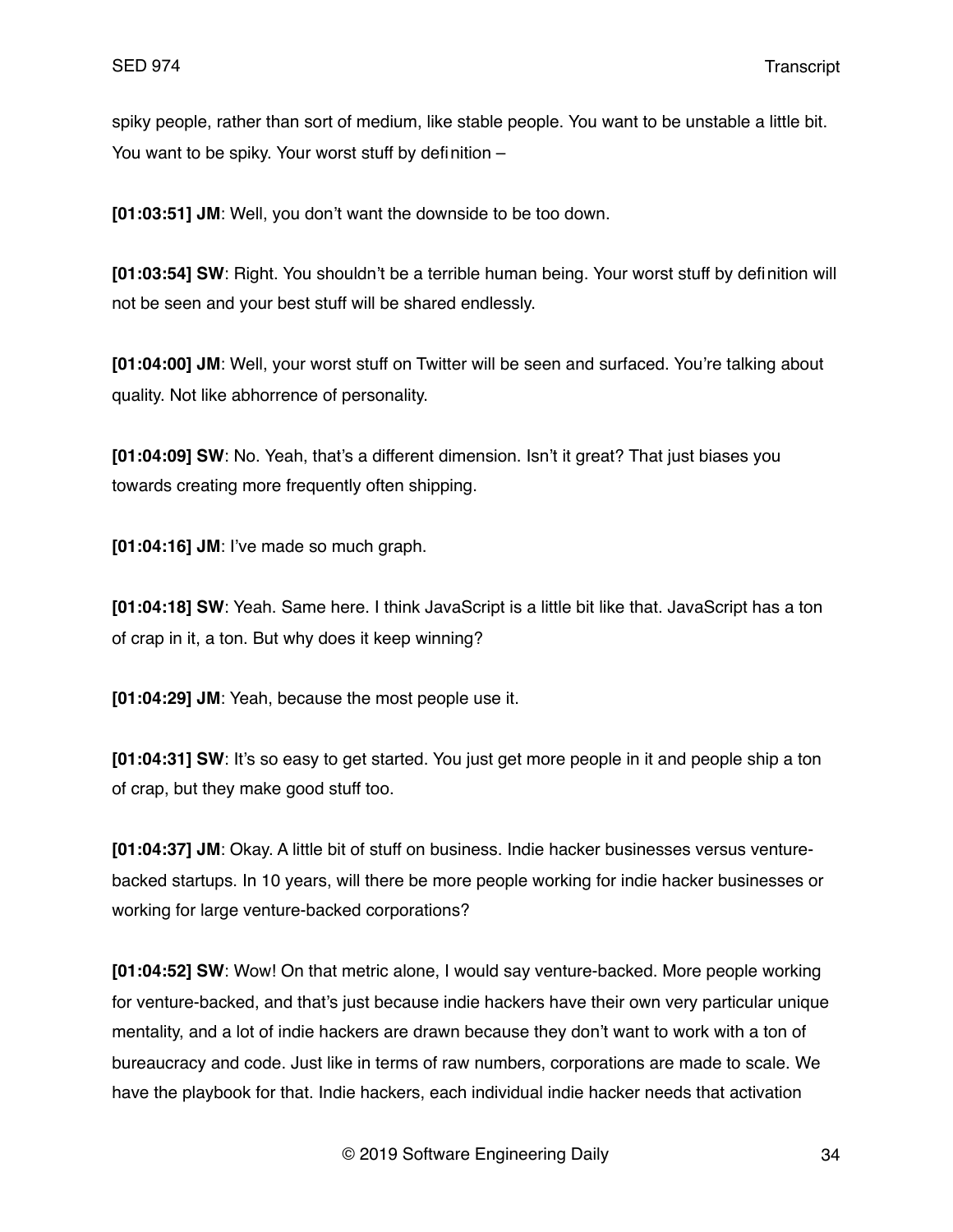energy to be the creator and just like a lot more people are not in that game, if that makes sense.

**[01:05:29] JM**: 10 years is not enough for a cultural shift in that direction.

**[01:05:32] SW**: I don't think we'll ever get there. It's just – We're talking about – We just talked about Zipf's law, the 10%, 9%, 1% rule. To be an indie hacker, you have to beat the top 1% of the 1% actually to ship and take the instability and go do something on your own. It's so much easier to be middle management. It's so much easier to have status at Google.

**[01:05:51] JM**: Easier than the short-term.

**[01:05:52] SW**: I mean, you do decently well at a big FANG company right now. So it's absolutely not clear.

**[01:06:00] JM**: Yeah, not clear. Give me your take on influencer engineers.

**[01:06:05] SW**: Ooh! They exist. You cannot deny – A lot of people try to pretend that they don't. I will say this. No Netlify, Stripe, freaking Apple. There is the regular support line and then there's the influencer support line. Nobody will fess up to like treating influencers differently than regular people, but they do, right? That's what DHH did with the Apple card instant recently.

**[01:06:39] JM**: I don't know that story.

**[01:06:40] SW**: Oh! Do you want me to tell you?

**[01:06:44] JM**: I assume basically the story is DHH, he's a loud voice. Somehow got to the front of the line on some issue.

**[01:06:52] SW**: That's fine. It happens in consumer services. You're a big deal there. But also in developers and engineers. That's a reality that people pretend doesn't exist. We want to treat everyone fair and equal. Unfortunately, people have – Some people have louder voices than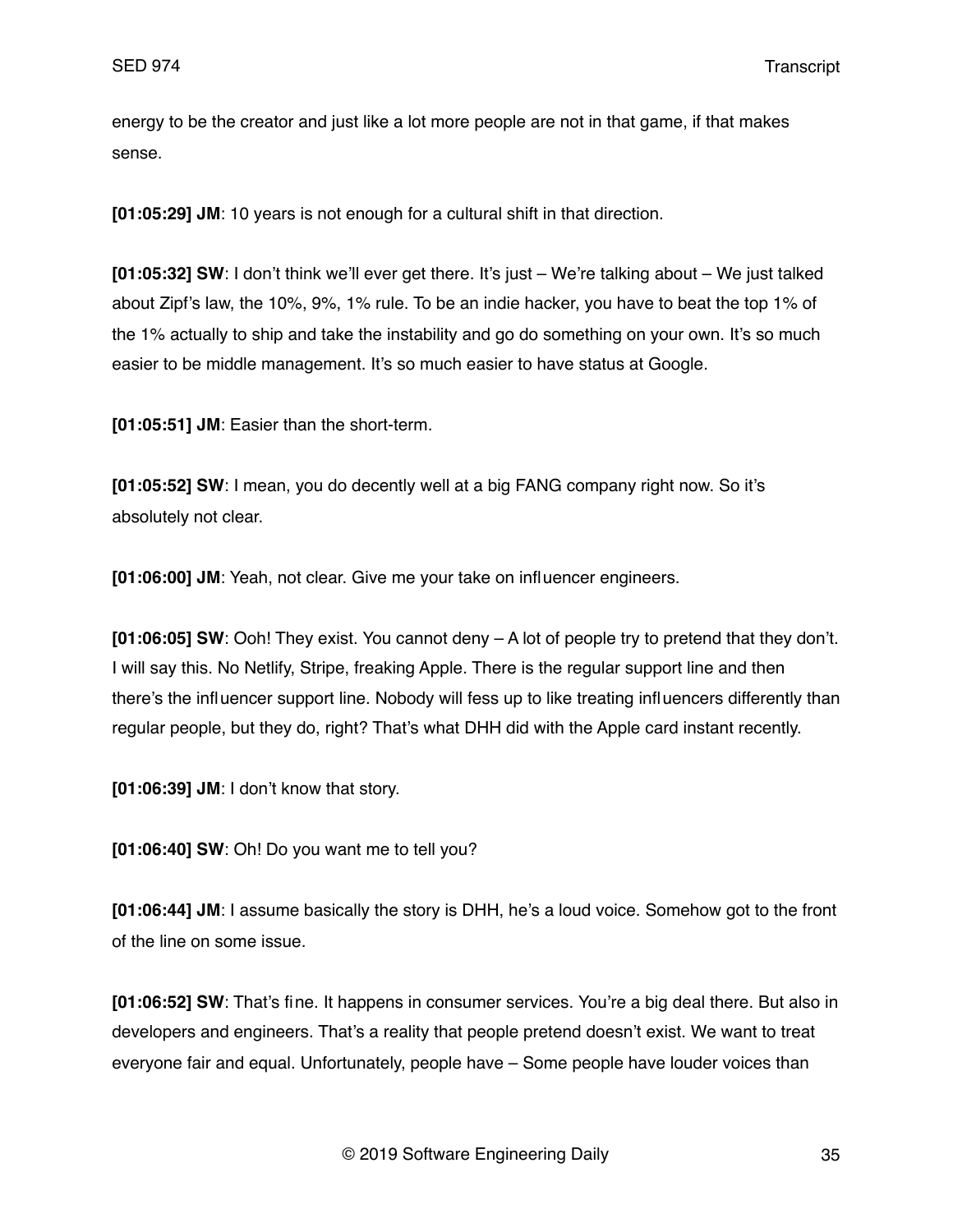others and they do get preferential treatment. Just as a result of normal human behavior, not necessarily a result of any sort of broad bias.

So David Parel who studies these kinds of things calls these naked brands. The idea that we want to achieve more authenticity that we want to identify with individual people rather than overall companies and influencer engineers are a bit culture of that in software I think. Who are the brand names in cloud? I think of Kelsey Hightower and anything that he likes, I automatically like.

We want to delegate to authority. We're just like kind of tribe or herd animals like that. That's absolutely fine, because people have skin in the game. Influencer engineers know that like if they becomes corporate shells, they'll be found out and all the sort of hard work that they had will be lost. So they try very hard to keep their own personal brand separate from the company brand. That benefits the company as well as the engineer. Arguably, I'm on that path.

**[01:08:18] JM**: Somewhere.

**[01:08:19] SW**: And I'm not super comfortable with that. I worry that the mob will come for me.

**[01:08:23] JM**: Dude, for sure. In this day and age, for sure.

**[01:08:29] SW**: Recently, the former manager of React, Sophie Alpert, she recently got an email saying that they would pay her \$600 to contribute to a GitHub repo just to give that veneer of credibility. A GitHub repo, right?

**[01:08:46] JM**: Dude, you should see – I mean, the crypto. The crypto stuff is way worse. Crypto influencer.

**[01:08:51] SW**: Oh, yeah. There's a direct financial sort of incentive there. Whereas for code, it's not so clear. It's mostly about influencing long-term purchasing decisions.

**[01:09:03] JM**: But that's hilarious. That is the \$600 for Sophie Alpert to commit to her pository. It's a naked influencer stuff.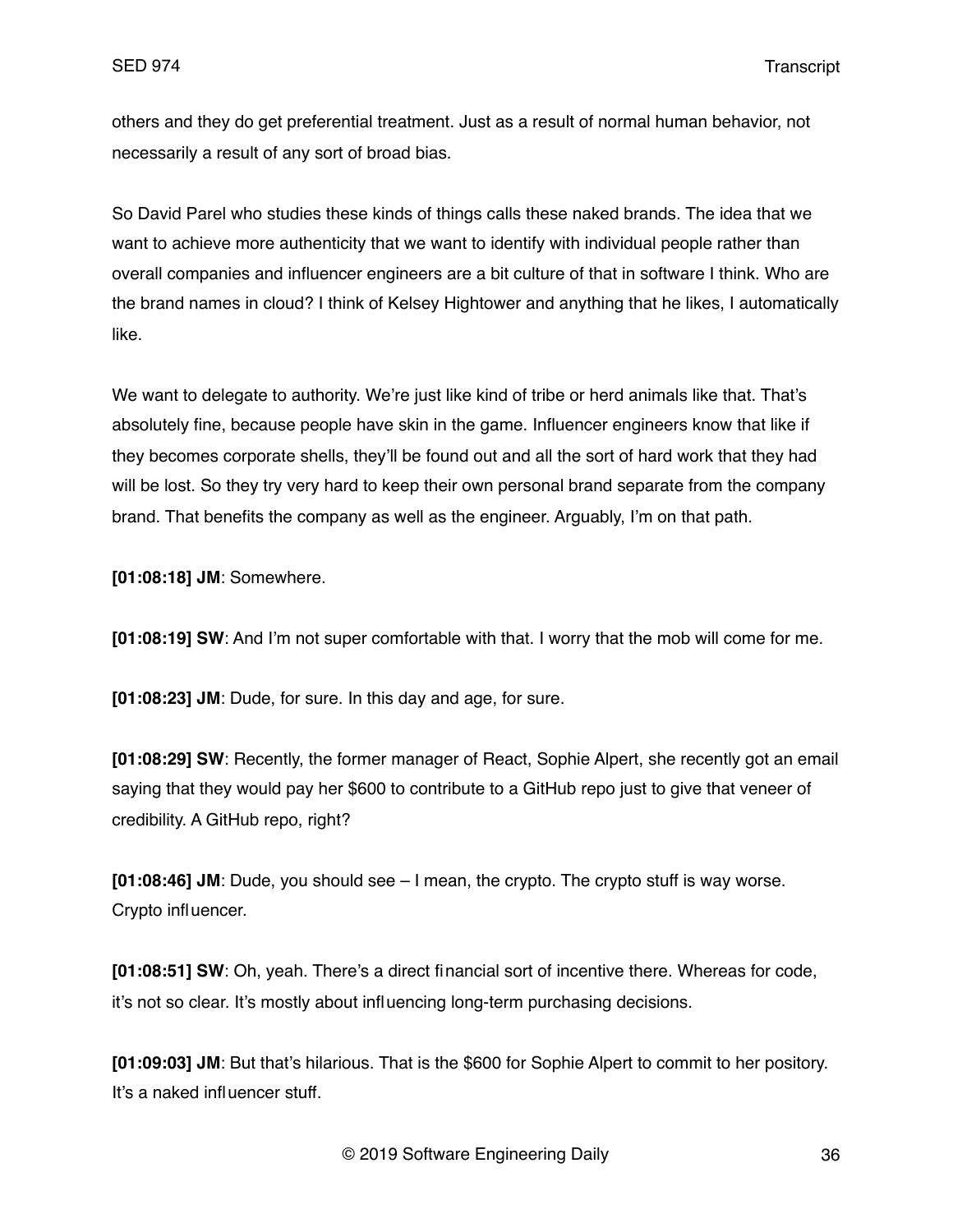**[01:09:10] SW**: It's real. So marketing finds its way around in different forms. Your podcast, you have a ton of influencer engineers come on, and that is absolutely the way we've rather be marketed to. My team is called developer experience, and what? There's this whole trend of developer advocates and evangelists and experience engineers coming up and we just don't want to be sold to by someone in a marketing department. So we should just call it a different name.

**[01:09:38] JM**: Yup. Pretty much.

**[01:09:39] SW**: I should disclaim, because I don't want to get fired for this. That's a cynical view of this. The more informed view is that it's a two-way street rather than a one-way street.

**[01:09:45] JM**: Oh, definitely a two-way street. I mean, it's just like a better form of marketing than airport ads. If you're going to spend your money on something, don't spend it on airport ads. Spend it –

**[01:09:54] SW**: There's this joke going around that no one ever got fired for buying an airport ad, and that's why you still see so many in SFO. So influencer engineers are in the rise. David Perel calls these naked brands. That's a very important insight that I think everyone should be aware, is becoming a factor in our environment, in our economy. I don't think it's necessarily unhealthy. I think people need to be authentic. They need to be sort of held to account if they are bad actors. But on the whole, more skin in the game is always good.

**[01:10:25] JM**: Okay. Last question. Any meta advice for how to ramp up quickly as a developer? Somebody who's at the beginning of their career?

**[01:10:34] SW**: I've done a couple of talks and an essay on this called Learn in Public, and that's the meta advice, that like you take what you learn and you put it out there, because a lot of people learn in private, which means they take what they learn and they sit on it and forget it. They maybe apply it at work and then that's it.

But like if you want that magnifying, like focusing glass of public attention on your work to make

© 2019 Software Engineering Daily 37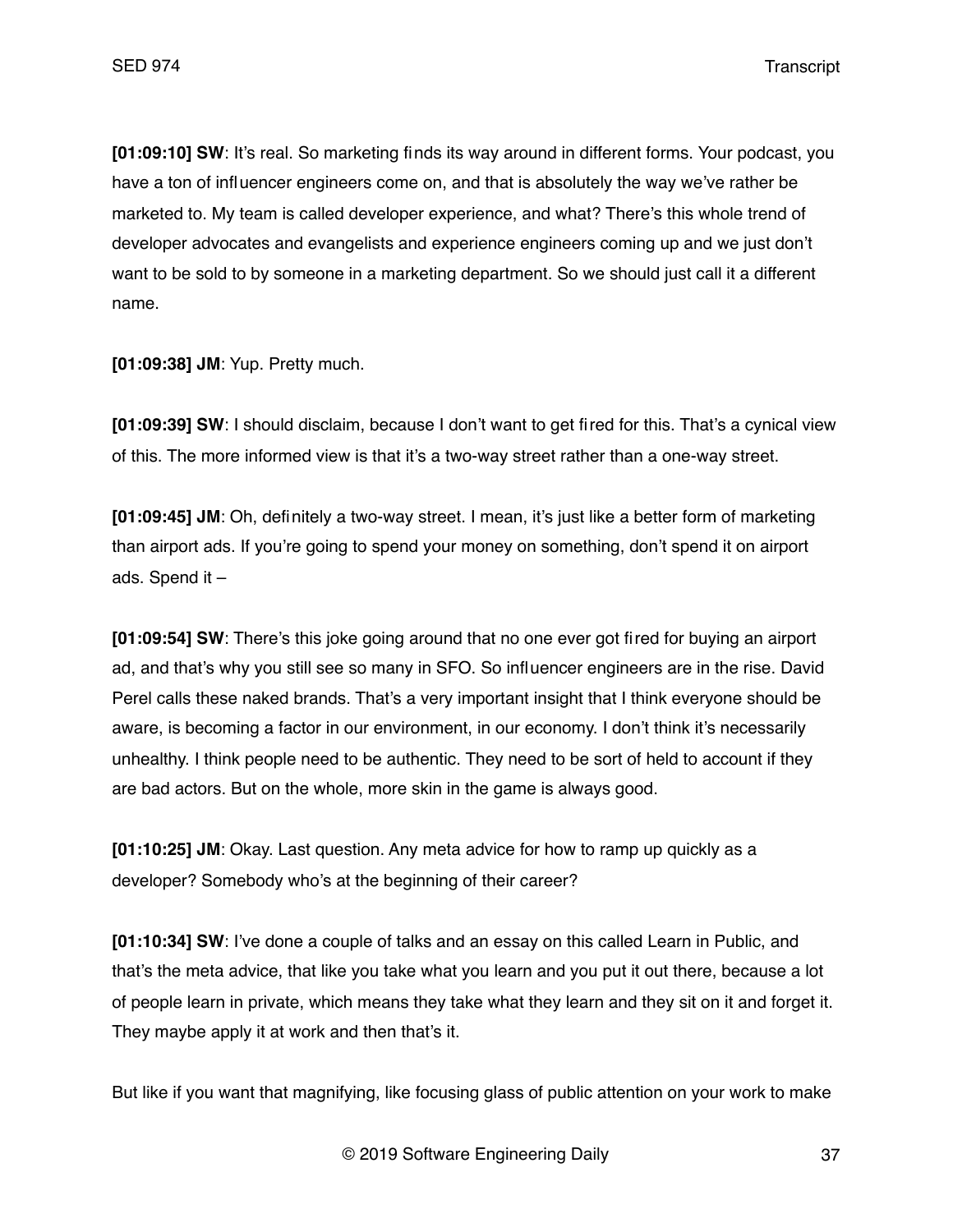you the best that you could be, that's a really good sort of meta advice to accelerating. So once you start doing that, once you start making little, tiny little things, like blog post and meet up talks and all that, then you graduate towards the bigger things, like courses and reusable resources. One of my best projects a React TypeScript, is basically the de facto of React TypeScript documentation for the community, and tons of people are adapting React and TypeScript, and I've taught all these people at Uber, Atlassian, Pinterest like React and TypeScript. That is just for me creating these sort of reusable resources.

Now, first of all, I'm a thing. So therefore the TypeScript community has to go through and vet my work, and that's great, because I get taught by the TypeScript team. Now when every new piece of information that gets PR'd in, I learn from that as well. It's kind of like you know you can open source code and your code gets better maybe by peer review. You can open source knowledge as well.

**[01:11:49] JM**: Totally.

**[01:11:50] SW**: And maybe your knowledge gets better. I think the primary function you provide there is writing and organizing information for people like you, and there may be a lot of people out there, but there's definitely a tribe of people like you out there. They're looking for you. They can't find you. So just put out your work.

**[01:12:07] JM**: Shawn Wang, thank you for coming on the show. It's been a pleasure getting to know you over the years.

**[01:12:10] SW**: Thank you. Always a pleasure hanging out.

**[01:12:11] JM**: Glad to meet you on the internet.

**[01:12:13] SW**: Same. Likewise.

**[01:12:14] JM**: We'll keep the conversation going.

**[01:12:16] SW**: Cool. It's a pleasure. Thank you for having me.